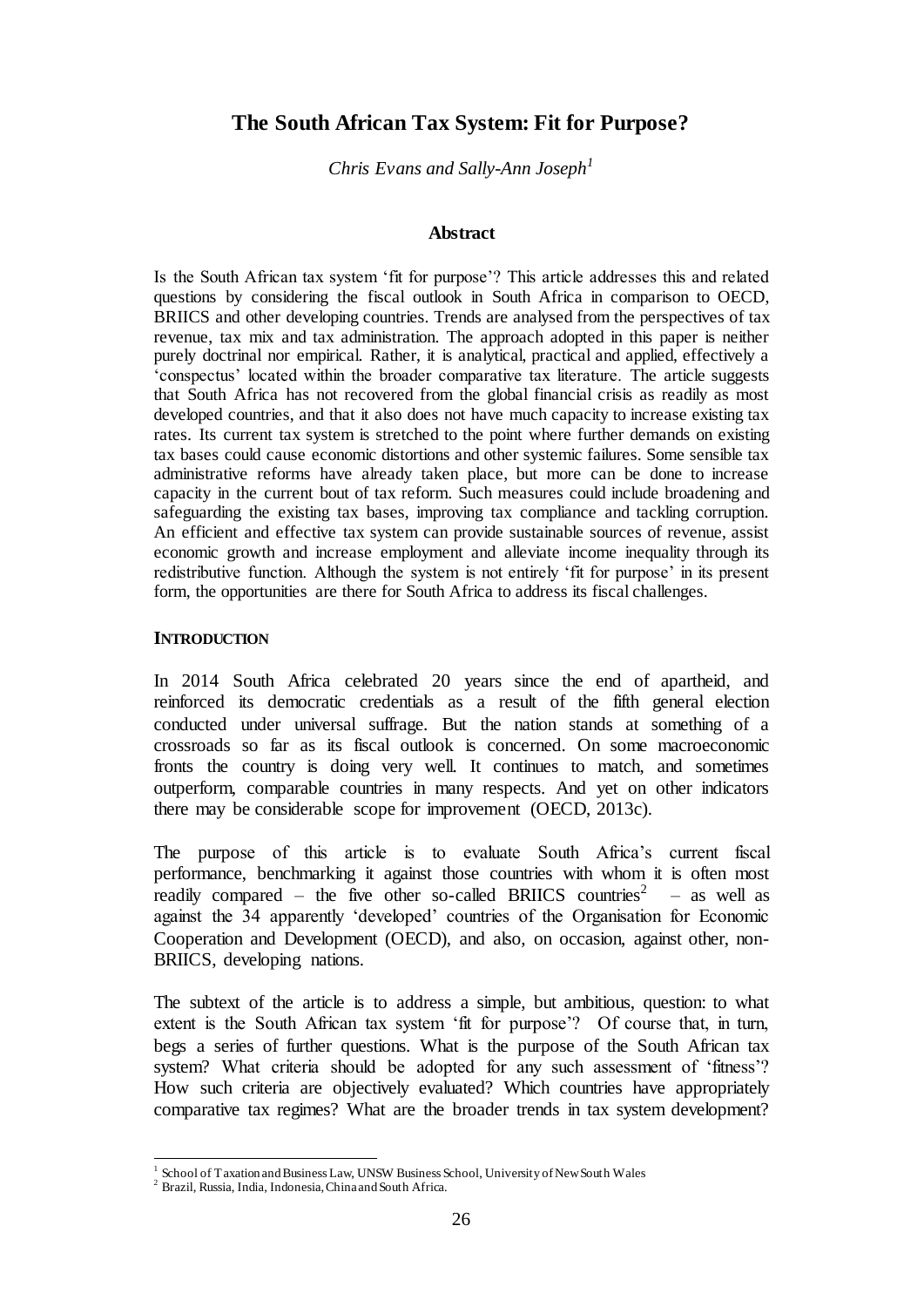In the light of the analysis and global trends, how might South Africa seek to reform its tax system?

Some of these, and related, questions will be addressed in the article. The overarching motivation for the article is to identify the sorts of fiscal opportunities – particularly as they relate to policy and to administration – that will help to ensure a 'nation at the crossroads' chooses wisely in the direction it takes. The approach adopted in the article is neither purely doctrinal nor empirical. Rather it is analytical, practical and applied, effectively a 'conspectus' located within the broader comparative tax literature (Ault & Arnold, 2010; Sartori & Marian, 2011; Albi & Martinez-Vasquez, 2011; Sandford, 2000).

The analytical task is undertaken with some degree of caution. Comparative analysis can easily make the mistake of seeking to claim too much. Generalising about tax systems is always a hazardous and unreliable business (Sandford, 2000). A second word of caution relates to the lack of reliable and up to date statistics in some cases in the preparation of the article. Whilst detailed information is readily available (albeit with some time lag) in respect of the OECD countries, the sometimes lack of reliable and up to date information relating to BRIICS and to developing countries acts as a constraint in the development of the article.

So what is the purpose of the South African tax system? It is, obviously, no different from the purpose of most tax systems, whether in developed or in developing nations. In the first place it is clearly there to raise sufficient revenue to permit the government to discharge its many spending responsibilities, whether development, social welfare, education, defence, infrastructure building or whatever else. But tax systems are much more than simply revenue raising mechanisms. They also have a role to play in tackling income inequality, fostering economic growth and well-being and in building state legitimacy.

Indeed, tax systems are a fundamental component of any attempt to build nations. As Brautigam (2008, p.1) has noted, '(t)axes underwrite the capacity of states to carry out their goals; they form one of the central arenas for the conduct of statesociety relations, and they shape the balance between accumulation and redistribution that gives states their social character'. In short, taxes build capacity (to provide security, meet basic needs or foster economic development) and they build legitimacy and consent (helping to create consensual, accountable and representative government) (McKerchar & Evans, 2009).

The article is structured as follows. The next section identifies key fiscal patterns and trends in OECD, BRIICS and other developing nations. After an initial discussion of the broad challenges facing developed and developing countries, it considers these trends from three key perspectives: tax revenue, tax mix (sometimes referred to as tax structure) and tax administration. Some preliminary analysis of how South Africa fits within these broad patterns and trends is made here, but the more detailed analysis of South African performance, challenges and opportunities takes place in the following section. Concluding comments are contained in the final section.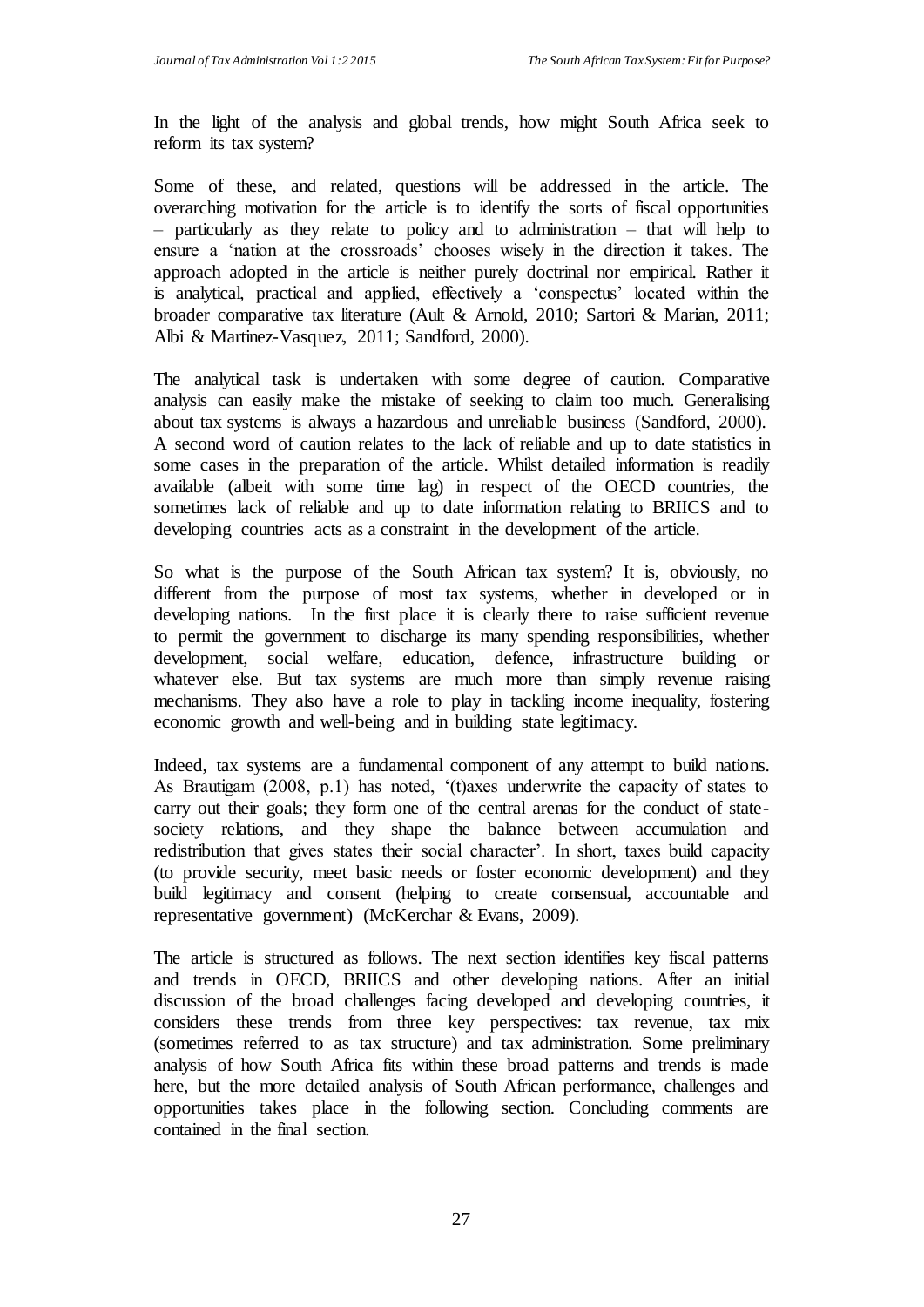#### **FISCAL TRENDS: THE BIG PICTURE**

#### **Developed and developing countries**

Even a superficial analysis suggests there are marked differences in the tax systems of developed countries (such as those in the OECD) and developing countries. In developed economies the tax system is more likely to be reliant upon, and to focus upon, direct taxes, and particularly the personal income tax as a major source of revenue. In contrast, in developing countries there is more likely to be a greater reliance upon indirect taxes, and especially excise duties. To a significant extent these differences emanate from the very different sets of challenges faced by developed countries compared to those of developing nations (Norregaard & Khan, 2007).

There are a number of critical tax challenges facing developed countries. In the very broadest terms, those challenges relate to safeguarding the revenue bases to preserve and enhance the well-being of the nation's citizens. The threats to the tax base are both international (for example, the challenges of globalisation, debates about territoriality and the allocation of taxing rights between countries including transfer pricing issues, supra-national harmonisation of tax regimes, disputes about exchanges of information) and national (the ageing of populations, the deepening stress between human growth-fuelled activities and their impact upon wider eco-systems including damage to the environment etc, fiscal federalism issues as national and sub-national bodies each strive to get their slice of the national tax revenue to fund their expenditures). Some challenges have both international and national dimensions, such as the challenges of changing technology (for example, how do you tax e-commerce?).

Some of the tax challenges that are currently being faced by developed countries will obviously also be of concern to developing countries. But developing countries generally face significantly different priorities in confronting the challenges of taxation. As noted by the OECD (2012, p.23)

"Taxation is key to promoting sustainable growth and poverty reduction. It provides developing countries with a stable and predictable fiscal environment to promote growth and to finance their social and physical infrastructural needs. Combined with economic growth, it reduces long term reliance on aid and ensures good governance by promoting the accountability of governments to their citizens."

For developing countries, therefore, the key challenges are likely to be those that relate to attracting overseas aid and investment to assist in the push for development and—more importantly—the need to build state capacity and legitimacy so that appropriate revenues can be raised from their own resources without having to rely too much on foreign aid and investment. These are very different from the issues that are faced by those charged with responsibility for the structure and design of tax systems in developed countries.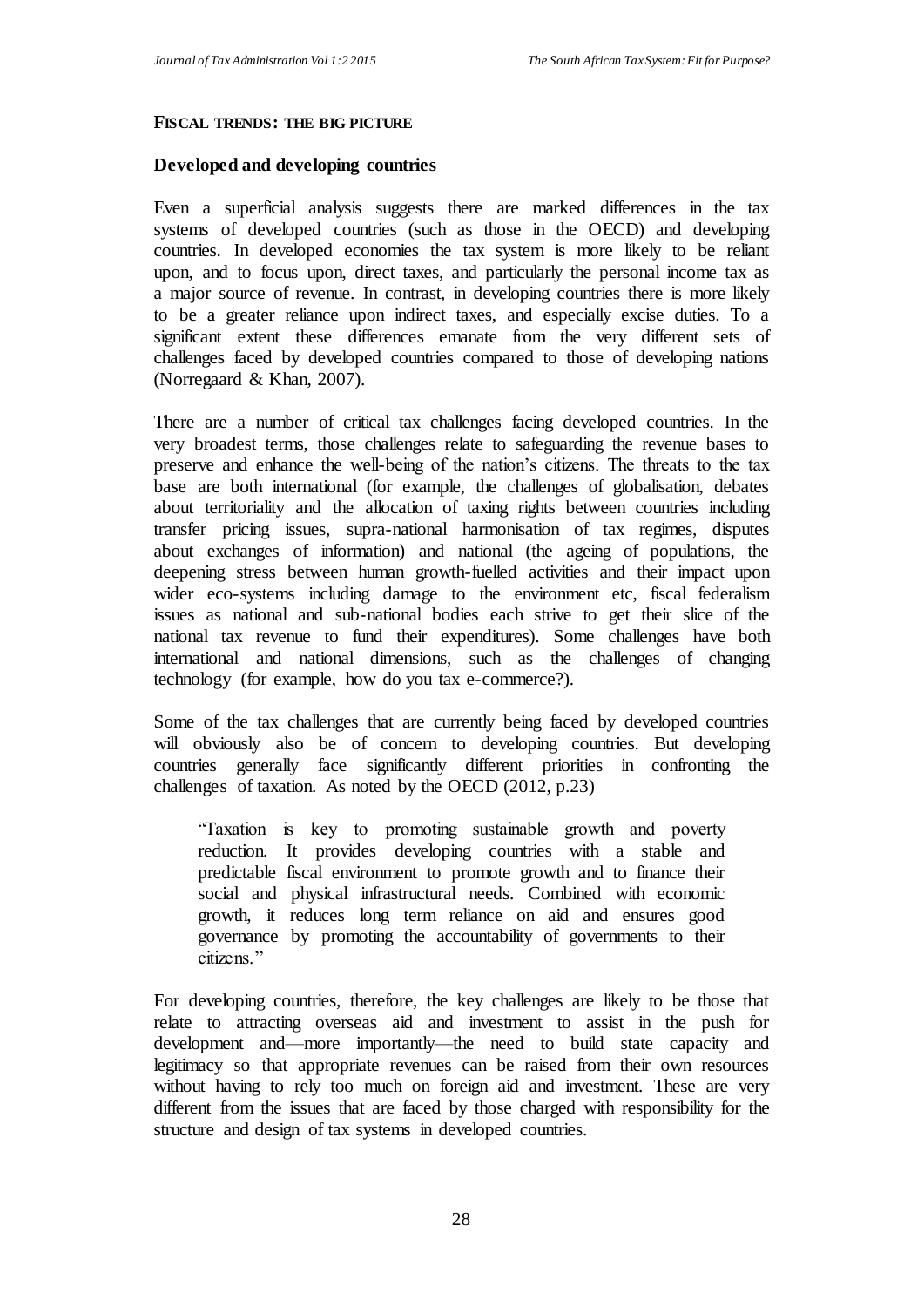There are four major areas where developing countries differ from developed countries in terms of the issues they face (Norregaard & Khan, 2007; Heady, 2009):

- 1. Developing countries are (by definition) at lower levels of development with weaker institutions, higher dependency on agriculture, larger informal (shadow) economies and fewer tax handles (instruments that can be used by the state to control tax behaviour);
- 2. Many developing countries are highly dependent upon natural resources;
- 3. Inequality is much more of an issue for developing countries; and
- 4. Developing countries face a different set of global pressures and influences compared to richer countries: more aid-dependency; higher levels of debt; less political influence.

However this neat classification into developed and developing economies becomes much more blurred when it comes to a consideration of the six BRIICS nations, a bloc which straddles the divide between developed and developing and which does not comfortably fit within either. While OECD countries still dominate the global economy, their share of world trade is decreasing in favour of the BRIICS (OECD, 2008). The BRIICS countries are emerging national economies, uniquely positioned globally by their large, fast growing economies. Due to each country's geographical location, each has a significant influence on regional, as well as global, affairs. While they share the characteristics of low labour costs and youthful populations with other developing countries, what sets the BRIICS apart are their growing middle classes and improvements in communications and transport. Indeed, on many indicators they outperform many developed countries.

Armed with this background, the following analysis considers the major fiscal trends in developed, BRIICS and developing countries in relation to three components of their overall tax systems: tax revenue; tax mix; and tax administration. These components are key elements in the composition of any tax system, covering the core elements of tax policy and tax administration. In each case sufficient detail is established in order to provide a basis for the more detailed analysis in the following section.

### **Tax revenue**

The tax-to-GDP ratio is a measure of a country's tax burden. However, this 'burden' is also the source of funding for government services; the lower the ratio the more likely significant fiscal deficits will exist. The tax ratio, or tax revenue as a share or percentage of GDP, is a simple average. This assigns the same weighting to all countries, irrespective of their size or level of development. Tax ratios vary by income levels, on average rising as per capita income rises (Bird & Zolt, 2008; Bird & Zolt, 2003).

Tax ratios allow for country and regional comparisons to be made, and the tax ratios for OECD and BRIICS countries for selected recent years are summarised in Figure 1. In OECD countries, tax revenues, as a percentage of GDP, are recovering from the financial and economic crisis of 2008 and 2009. The average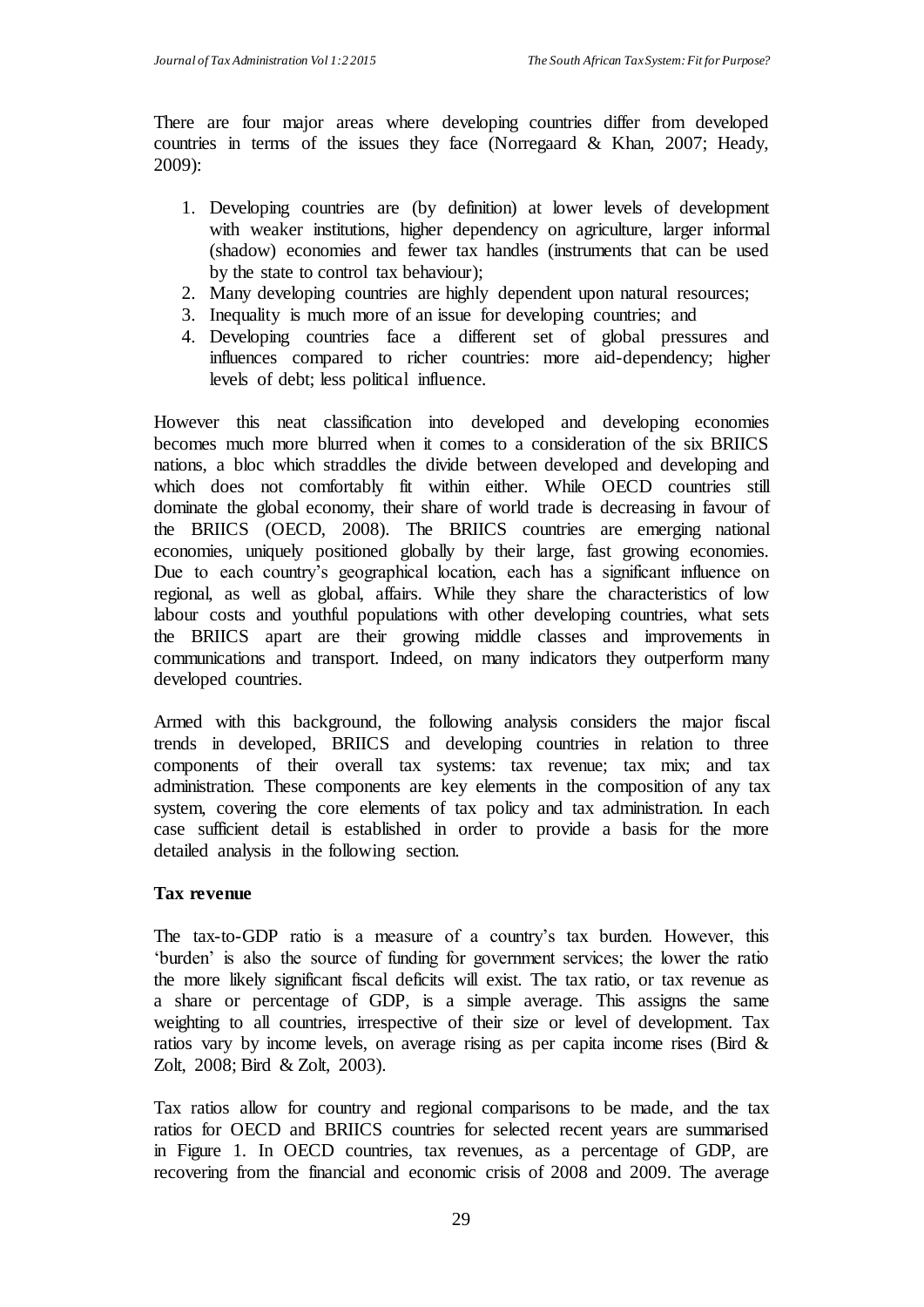ratio in OECD countries was 34.1 per cent in2013, nearly back to the average of 35 per cent in 2007 after falling in the intervening period (OECD, 2014). However, the tax burdens between OECD countries are disparate, ranging in 2013 from 19.7 per cent in Mexico to 48.6 per cent in Denmark.





Data for 2012

Source: OECD Revenue Statistics 1965-2013 for OECD countries; The World Bank Database for BRIICS countries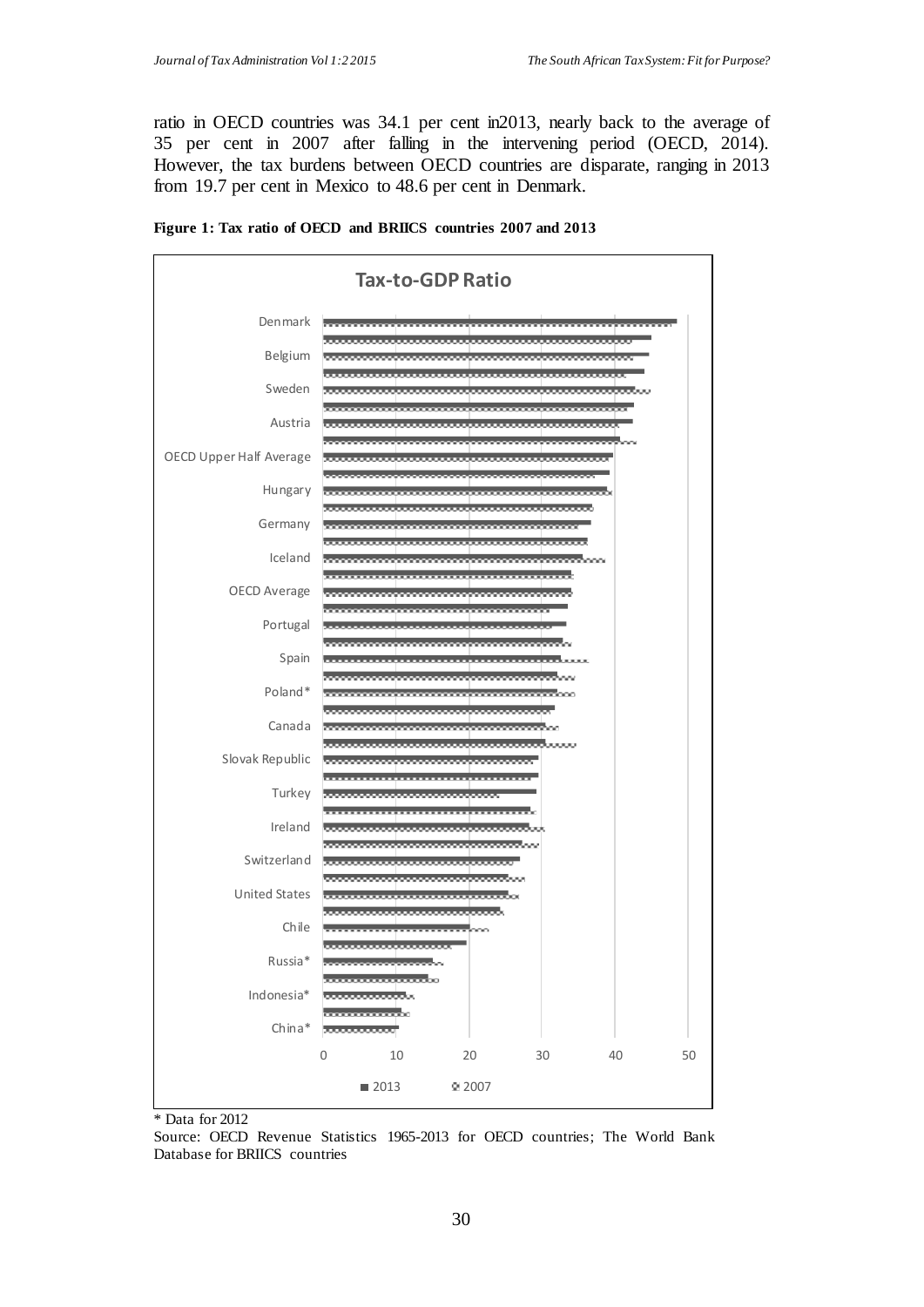South Africa's tax ratio in 2012 was 25.5 per cent, down from 27.6 per cent in 2007 (World Bank, n.d.). Marginally below the OECD lower half average of 29.3 per cent in 2007, South Africa's tax ratio was nevertheless higher than seven OECD countries. By 2012 it was considerably lower than the OECD lower half average (28.4 per cent) and only exceeded four OECD countries. This indicates that it has not recovered from the financial and economic crisis as readily as most developed countries. The impact of the global financial crisis is also more evident and pronounced in the BRIICS countries, with only China having a higher tax ratio in 2012 than in 2007.

However, using the share of taxes in GDP as a measure of comparing the tax burdens of different countries is only meaningful when those countries have similar economic structures and levels of income. Factors such as macroeconomic, demographic and institutional constraints also affect how efficiently taxes can be collected. It is these factors that determine a country's predicted value of tax collection, or tax capacity (Moreno-Dodson & Bayraktar, 2012; Kesner-Skreb, 2014).

Thus, another method of measuring the taxation performance of countries is to consider 'tax effort'. Tax effort is an index measure of how well a country is doing in terms of tax collection, relative to what could be reasonably expected given its economic potential. The concept, which has been developed by economists at institutions such as the International Monetary Fund and the World Bank, relates the actual tax revenues of a country (as measured by the share of taxes in GDP) to its tax capacity (Chelliah, Baas & Kelly, 1975; Le, Moreno-Dodson & Bayraktar, 2012). It undertakes a sophisticated empirical estimation process using a regression methodology based upon the impact of such variables as macroeconomic factors (the income level of a country, its GDP, trade openness, agricultural contribution) demographic factors (the growth rates of the population and its age dependency) and institutional governance quality (based upon bureaucracy and corruption indices). When the tax effort index exceeds one, that country is considered to have a 'high tax effort'. This means that the country fully utilises its tax base to increase tax revenues, indicating there is little scope or potential to raise further tax revenues (Le et al, 2012).

Tax effort studies and methodologies have not been immune to criticism, and caution must be exercised in interpreting tax effort indices (Hope, 1996). For example, in an insightful analysis, Bird (1976) has identified a number of criticisms of tax effort studies, including a lack of justification for the variables used in the regression analyses and the use of poor data. Despite these criticisms, however, the general tendency has been to use these studies as the background for policy decisions" (Hope, 1996, p.35). The use of tax effort and actual tax collection benchmarks allows the classification of countries into four different groups and can provide insights as to how reform in such countries might take place by reference to tax capacity and tax revenues collected. The four possible rankings or classes, based upon the work of Le et al (2012, p.7), are: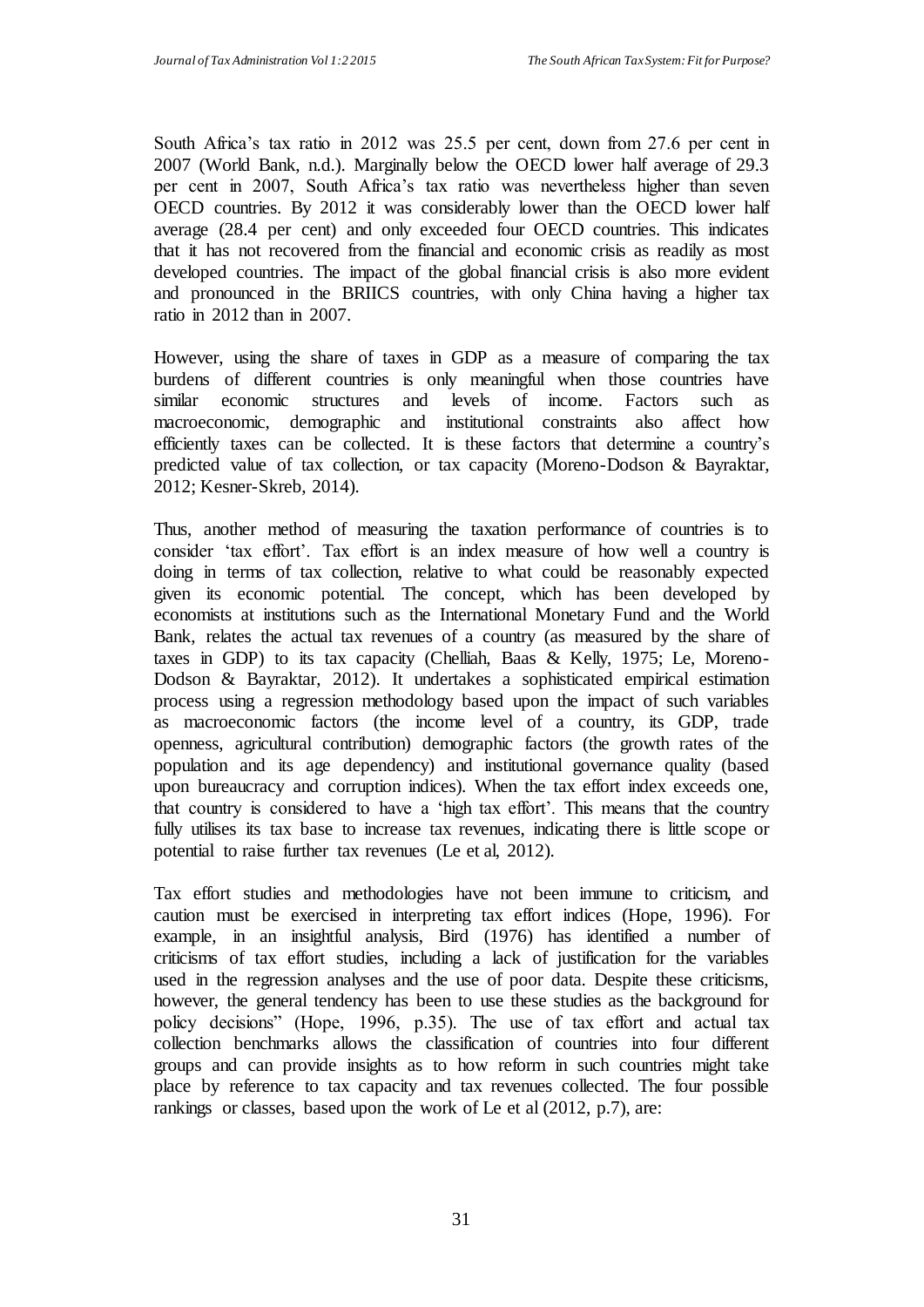## **Low tax collection and low tax effort**

In this group of countries, the collection of taxes is currently low and lies below their taxable capacity. The group principally comprises low income (developing) countries (and particularly Asian countries), and also three of the six BRIICS countries (China, India and Indonesia). It also includes (somewhat surprisingly) Canada, Japan, Korea and the United States (US). The direction of reform in countries in this group, it is suggested, should be in 'deepening comprehensive tax policy and administration reforms focusing on revenue enhancement' (Le et al, 2012, p.24).

### **Low tax collection and high tax effort**

Countries in this group tend to be low and middle income countries (for example Ghana, Kenya, Pakistan and Zambia), typified by low levels of taxation despite high tax rates on a few over-exploited revenue sources. Rampant evasion, skewed and narrow bases (as a result of widespread preferential treatment to various economic sectors) and inefficient tax administration prevent the revenues collected being commensurate with the tax effort involved. It is suggested that short term tax reform measures should include the streamlining of tax policy and tax administration procedures to reduce compliance costs, encourage formality and lower tax barriers to firms' entry and operations, while medium to long term reforms may expand the scope for raising revenue by broadening the effective tax base and enhancing the functioning of the tax system.

### **High tax collection and low tax effort**

Countries in this group tend to be middle (for example Bulgaria, Estonia, Latvia, Turkey, Ukraine) and high (for example, Denmark, Germany, Ireland, Spain, Sweden and Switzerland) income countries, almost exclusively European and with a predominance of transitional countries from the former soviet bloc. Whilst these countries collect high taxes relative to the world average, their macroeconomic and demographic features lead to a low tax effort. Reform focus in these countries, it is suggested, should be upon implementing changes to reduce distortions and reach a higher level of efficiency in tax collection. This may involve restructuring the tax mix and improving the quality of governance.

### **High tax collection and high tax effort**

Being in this category means that the country fully utilises its tax base to increase tax revenues, indicating there is little scope or potential to raise further tax revenues. This group comprises, primarily, middle and high income countries, including Australia, the United Kingdom (UK), New Zealand and South Africa. Le at al. (2012, p.26) note that, given the already high revenue collections which are above taxable capacity, further increases in tax revenue collection may lead to unintended economic distortions. Their suggestion is therefore that tax reform should not focus on revenue, but should rather aim at raising the efficiency of tax collection, including reducing tax-induced distortions and improving the business climate through further rationalizing the tax regimes, rebalancing the tax mix and simplifying administration procedures. Any further improvements in the quality of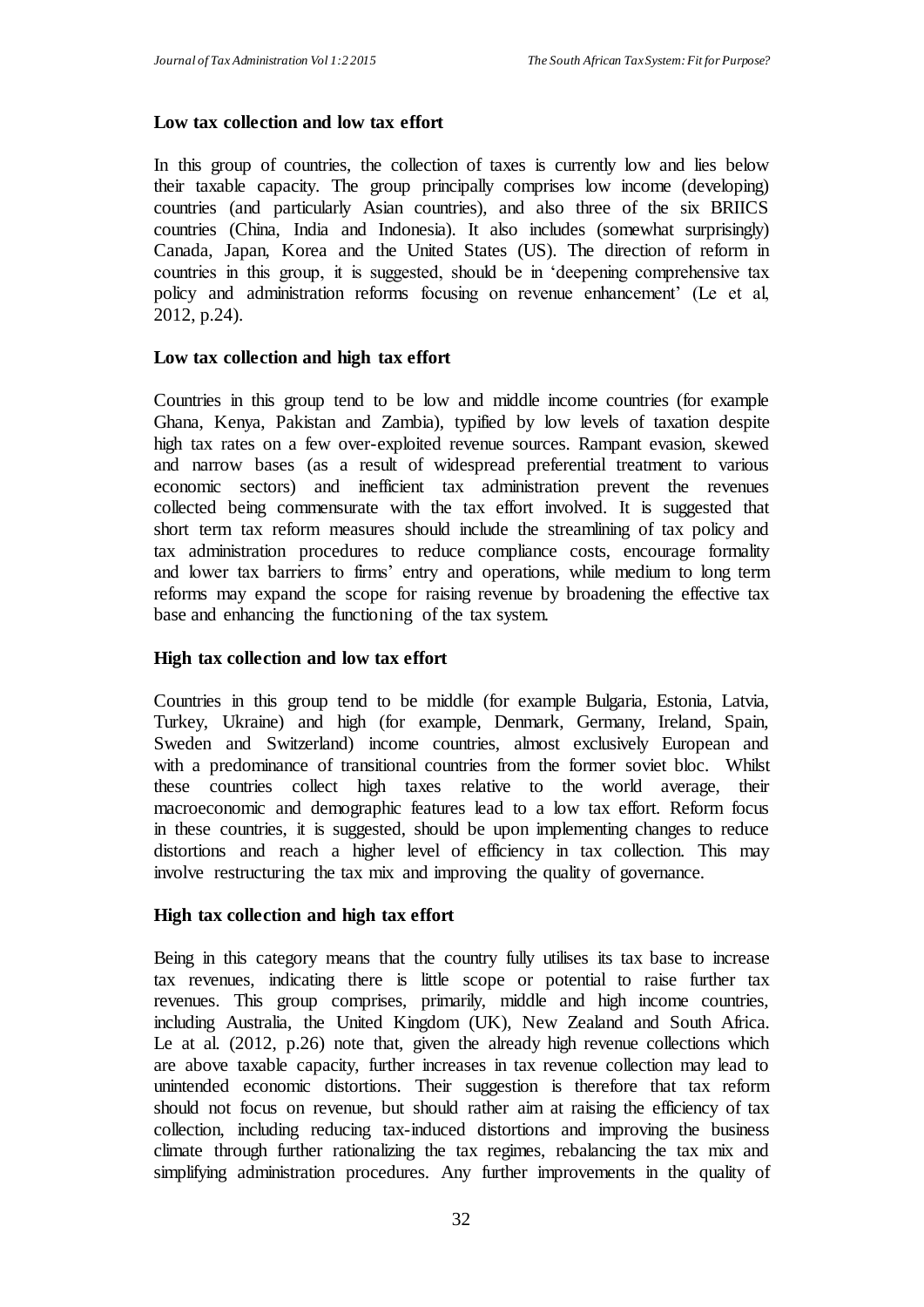governance (lower corruption or higher bureaucratic quality) can increase the efficiency of the tax system of this group of countries.

Figure 2 shows the classification of OECD, BRIICS and various developing countries into these four categories on the basis of revenue collections and tax effort for the period 1994 to 2009. Three BRIICS countries (China, India and Indonesia) are considered to be low tax collection, low tax effort while Russia is classified as high tax collection, low tax effort. South Africa, Brazil and many OECD countries are in the high tax collection and high tax effort category.

**Figure 2: Classification of selected countries based on tax collection and tax effort, 1994-2009**

| Classified<br>1994-<br>2009 |      | <b>Tax Effort</b>                                                                                              |                                                                                                                                 |  |  |  |  |
|-----------------------------|------|----------------------------------------------------------------------------------------------------------------|---------------------------------------------------------------------------------------------------------------------------------|--|--|--|--|
|                             |      | Low                                                                                                            | High                                                                                                                            |  |  |  |  |
| Collection<br>Tax           | š    | 37 countries including China, Ethiopia,<br>India, Indonesia, Japan, Mexico, Thailand<br>and the United States. | 12 countries including Cote 'd'Ivoire,<br>Ghana, Kenya, Mali, Pakistan, Sri Lanka,<br>Togo and Zambia                           |  |  |  |  |
|                             | tigh | 20 countries including Bulgaria, Estonia,<br>Germany, Latvia, Russia, Spain,<br>Switzerland, and Turkey        | 34 countries including Australia, Botswana,<br>Brazil, France, Netherlands, New Zealand,<br>South Africa and the United Kingdom |  |  |  |  |

Source: Adapted from Le et al, 'Tax Capacity and Tax Effort: Extended Cross-Country Analysis from 1994 to 2009' p. 25.

The implications for South Africa's inclusion in the high tax collection and high tax effort category are considered in more detail in the section below.

### **Tax mix**

As noted by Heady (2009), one of the major choices facing governments in the design of the tax system is what reliance to place on the different potential sources of tax revenue Some countries rely primarily on consumption taxes; others on income and capital taxes; in some countries social security contributions are the main source of revenues. Nevertheless, as can be seen from Table 1 below, in OECD countries the vast bulk of tax revenue comes from just three main sources: income tax, taxes on goods and services and social security contributions.

Table 1 suggests that the tax mix has been remarkably stable in the OECD over the period. South Africa's tax mix, on the other hand, has tended to fluctuate more. On average, OECD countries collect about 33 per cent of their tax revenues from personal and corporate taxes on income and profits. However, the averages conceal very significant differences. For example, in 2012 the share of the personal income tax ranged from a low of 9 per cent in the Slovak Republic and 11 per cent in the Czech Republic, through to highs of 39 per cent in Australia and 51 per cent in Denmark. For the corporate income tax the range in 2012 is from 3 per cent in Hungary, Greece and Slovenia, through to 19 per cent in Australia and 25 per cent in Norway (OECD, 2014, pp28-30).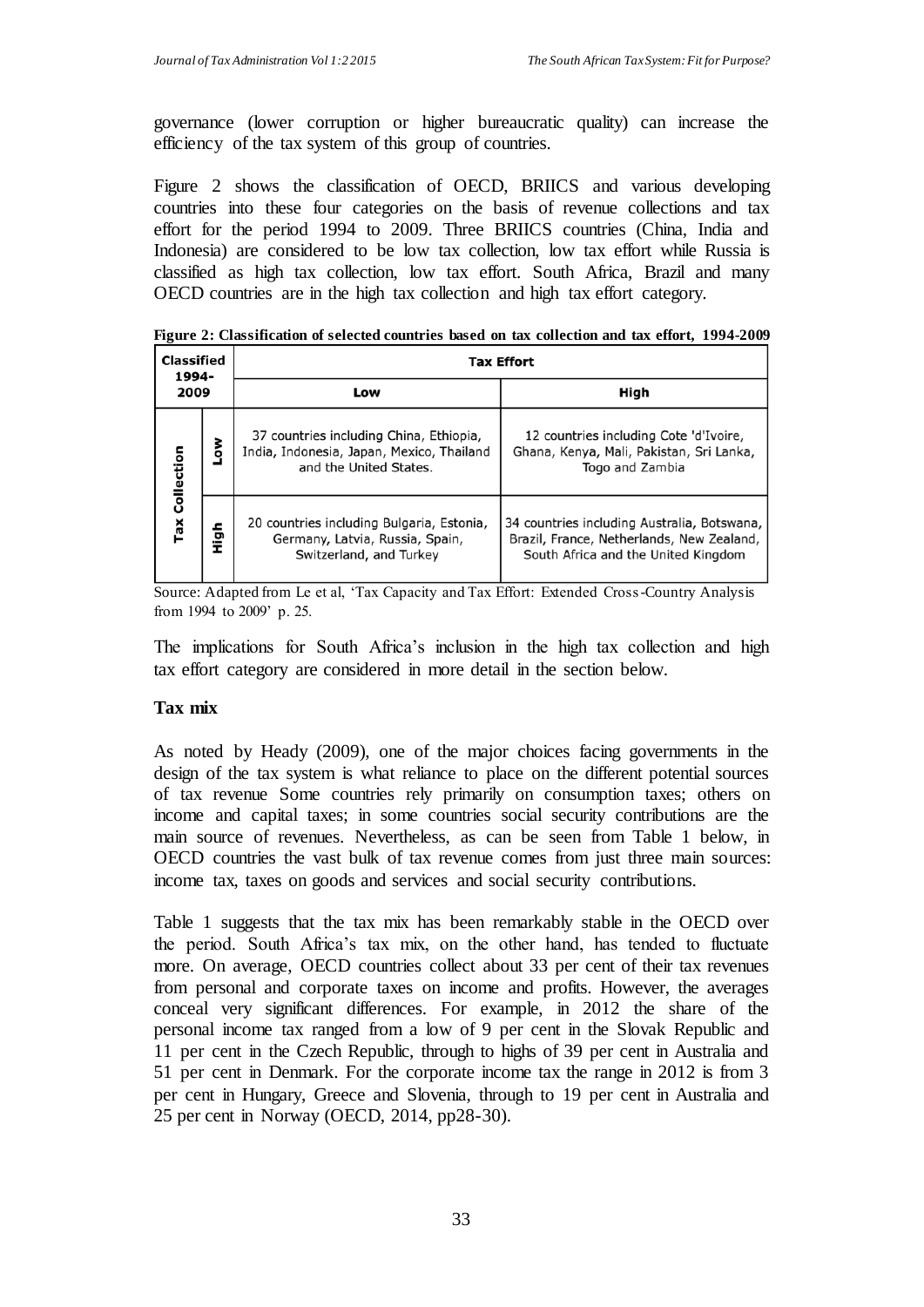|                            | 2005         |             | 2010         |             | 2012          |             |
|----------------------------|--------------|-------------|--------------|-------------|---------------|-------------|
|                            | <b>South</b> | <b>OECD</b> | <b>South</b> | <b>OECD</b> | <b>South</b>  | <b>OECD</b> |
|                            | Africa       | Average     | Africa       | Average     | Africa        | Average     |
| Personal income tax        | 32           | 24          | 35           | 24          | 34            | 25          |
| Corporate income tax       | 22           | 10          | 25           | 9           | 24            | 9           |
| <b>Social security</b>     | $\Omega$     | 25          | $\theta$     | 26          | $\Omega$      | 26          |
| contributions              |              |             |              |             |               |             |
| <b>Payroll taxes</b>       | $\Omega$     |             | $\Omega$     |             | $\Omega$      |             |
| <b>Property taxes</b>      | 6            | 6           | 4            | 5           | 4             | 5           |
| <b>General consumption</b> | 28           | 20          | 25           | 20          | 26            | 20          |
| taxes                      |              |             |              |             |               |             |
| Specific consumption       | $\mathbf Q$  | 11          | 8            | 11          | 9             | 11          |
| taxes                      |              |             |              |             |               |             |
| Other taxes                | 3            | 3           | 3            | 3           | $\mathcal{R}$ | 3           |

Source: OECD 'Revenue Statistics 1965-2013', p.29; South African Revenue Services Annual Report, various years.

The share of consumption taxes in the OECD is also consistent over the period at about 31 per cent, with the larger part of that revenue accounted for by general consumption taxes such as the (nearly) ubiquitous value added tax (VAT). Nonetheless, countries such as Mexico (around 35 per cent) and Turkey (around 22 per cent) still collect a relatively large part of their tax revenues by way of taxes on specific goods and services rather than through a general consumption tax (OECD, 2014, pp28-30).

For South Africa, a far larger proportion of tax revenue than is the case on average in the OECD, comes from income taxes: roughly 58 per cent in 2012 in South Africa compared to the 34 per cent OECD average. South Africa also relies more heavily on its VAT as a significant part of its tax mix 26 per cent in 2012 compared to the OECD average of 20 per cent). This South African tax mix, with over 80 per cent of total tax revenue coming from taxes on income and VAT, matches that of countries like Australia, Denmark and New Zealand and contrasts sharply with those OECD countries where there is far heavier reliance on social security taxes. Again this has implications for the sorts of fiscal opportunities that can be appropriate in the South African context, discussed in more detail in the following section.

#### **Tax administration**

While there have been significant changes in relation to broader tax policy (including in relation to tax revenues and tax mix and typified by the mantra of lower rates and broader bases) in most countries over the period since the 1980s, dramatic changes have also taken place in the way that taxes are administered. Most notably there have been significant changes in the way that revenue authorities have been organised and the manner in which they have approached the tasks of administering the law and collecting the tax revenue that is properly due – 'extracting the maximum amount of feathers [from taxpayers] with the minimum amount of hissing.' Major trends in this sphere have included (D'Ascenzo, 2015; OECD, 2015):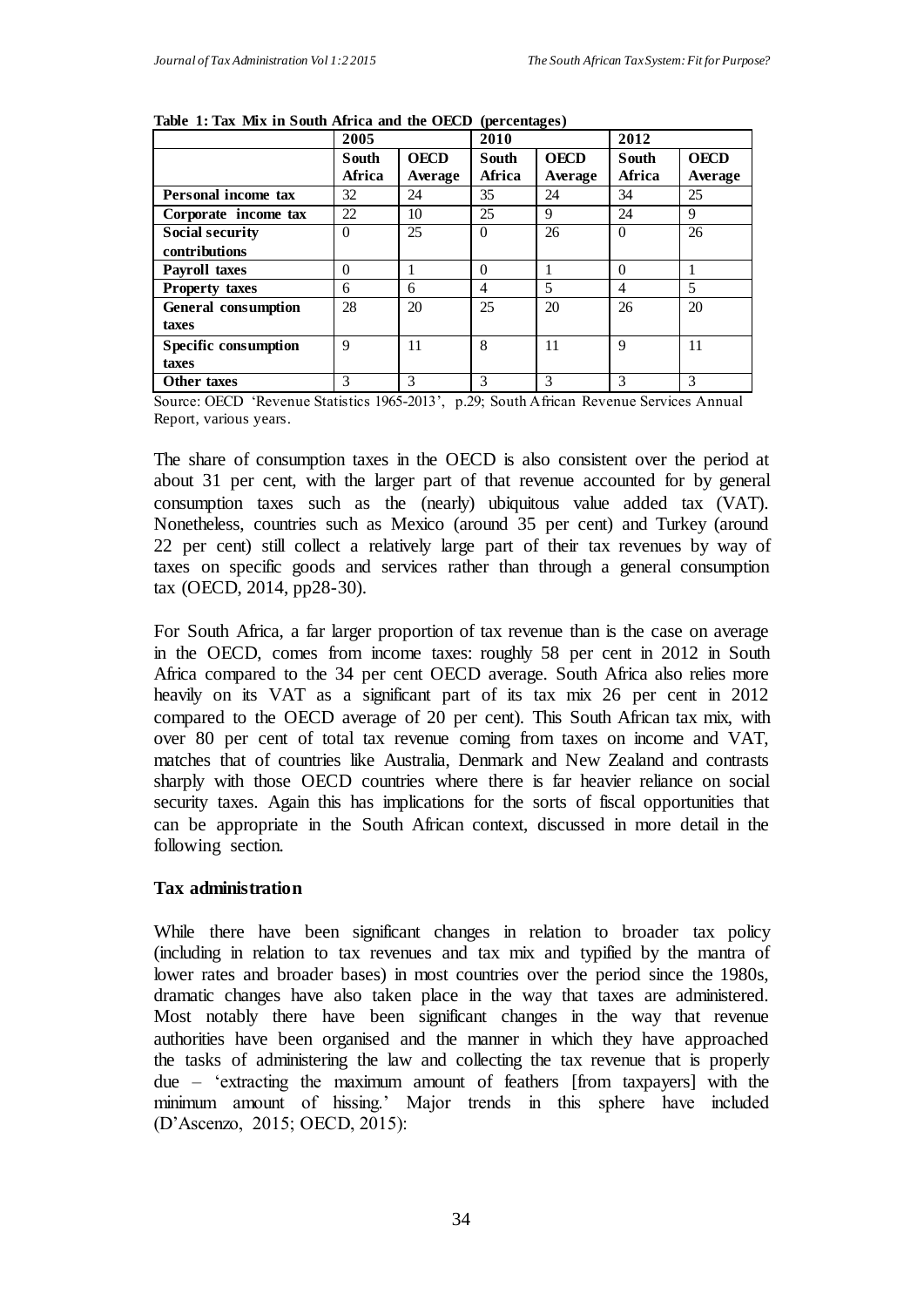- 1. The modernisation and professionalization of tax administrations in OECD (and other) countries, promoting increased flexibility in human resource organisation and pay scales with greater emphasis on externally validated merit based performance targets;
- 2. The introduction of autonomous and semi-autonomous structures whereby tax administrations operate independently, or more independently, of their political masters;
- 3. The growth of the internal organisation of revenue authorities by reference to market segments (eg, Large Taxpayer Units) rather than solely by reference to the type of tax being collected or the function being performed by revenue officers;
- 4. An increased reliance on self-assessment as opposed to official assessment;
- 5. Far greater use of technology in all aspects of revenue administration work; and
- 6. Above all, a shift away from a command and control regulatory frameworks reliant on penalties and enforcement to ensure compliance to a risk management approach designed to foster voluntary compliance – making it easy for those who wish to comply and providing plausible and effective deterrence to those who do not.

Many of these trends apply specifically to South Africa, largely as a result of the introduction of the *Tax Administration Act* 2011. This legislation modernised, integrated and made other enhancements to the common administrative elements of tax law. South Africa has also been engaging on a regional level with the ratification of the African Tax Administration Forum Agreement in 2012 and has entered into a number of Memorandums of Co-operation which enable the close co-operation and sharing of expertise between administrations.

In addition there has been a trend, in evaluating the effectiveness of revenue bodies, towards measuring outcomes (the total tax yield secured) rather than measuring output (such as the frequency of audit interventions and the resulting yield) (OECD, 2013a; OECD, 2015). Nonetheless, the latter are still useful measures of efficiency and therefore still have a role to play in assessing the overall effectiveness of tax administration.

Three specific aspects of tax administration are considered in more detail here. Firstly, a key role for tax administration is to minimise the tax gap. The tax gap is the difference between what a revenue authority theoretically should collect and what it actually does collect (McKerchar & Evans, 2009). While often associated with tax evasion and avoidance, the concept is broader than that and may embrace both intentional and non-intentional non-compliance with tax rules. A full discussion of the tax gap is beyond the scope of this article. Thus the only aspect of the tax gap discussed below relates to one particularly important aspect, very relevant in the South African context: the shadow economy.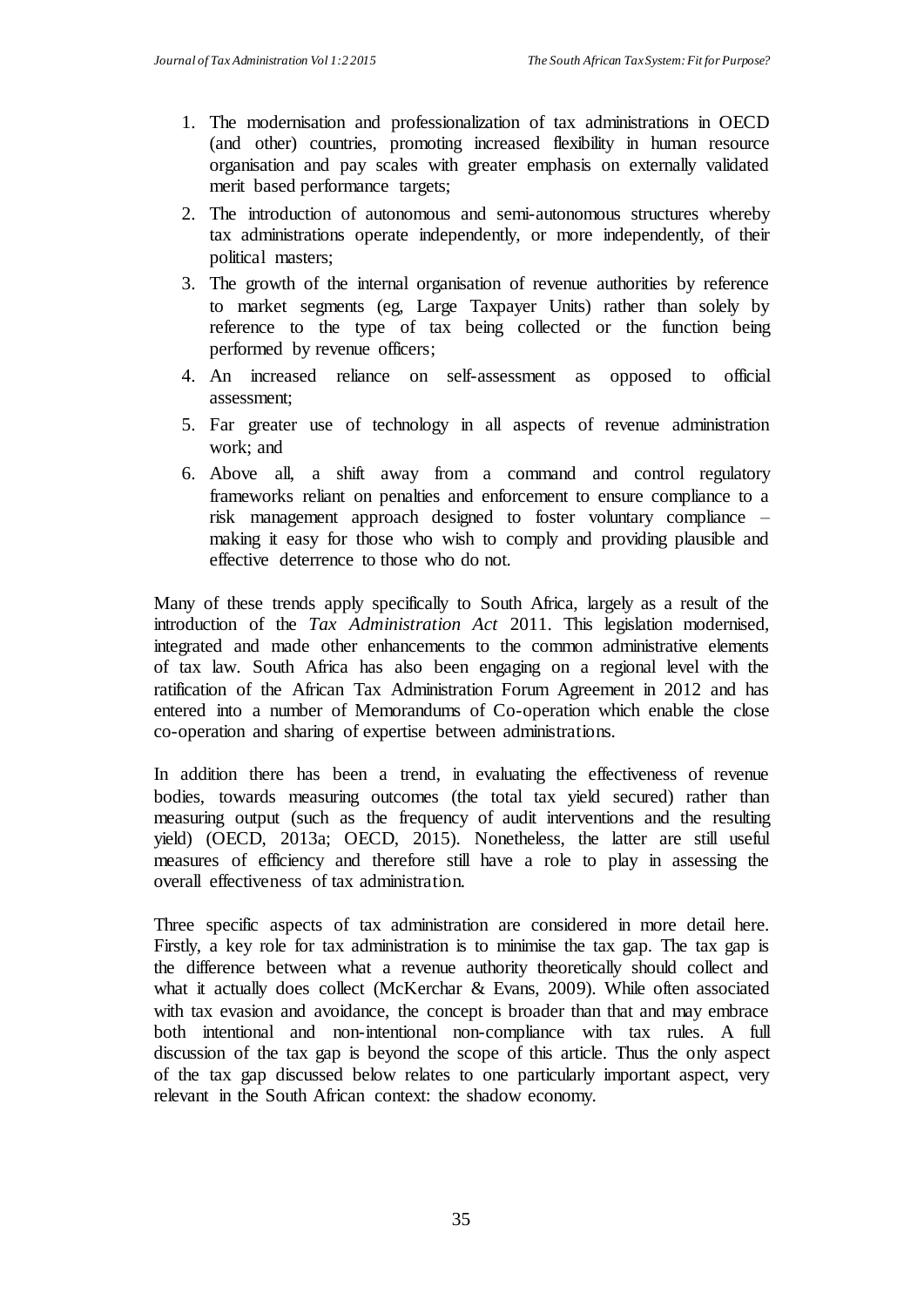The second aspect discussed in this section is the tax operating costs of the tax system, from both the administrative (revenue authority) and compliance (taxpayer) perspectives. Given the critical role played by small and medium enterprises (SMEs), in the South African context, special mention is made of these (Smulders, Stiglingh, Franzsen & Fletcher, 2012). Finally, the concept of corruption is also canvassed, together with perceptions and measures, although this discussion is not restricted to corruption solely in tax administration. It will be appreciated that there are many other aspects of tax administration that potentially could have been covered. These three areas, however, provide an appropriately representative coverage of tax administration in its broadest sense, and are therefore relevant for the purposes of this article.

### **The shadow economy**

There is compelling evidence that the level of tax is a main driver of shadow economic activity (Schneider & Williams, 2013; Schneider, Buehn & Montenegro, 2010). This is followed, in order, by tax morale, the quality of state institutions and labour market regulation (Schneider & Williams, 2013).

Data suggests that over the last decade the size of the shadow economies (expressed as a percentage of GDP) in all OECD and BRIICS countries appears to be falling (Schneider et al, 2010). This is shown in Figure 3 for selected OECD countries and for the six BRIICS countries. Whilst in OECD countries the average has decreased by less than one per cent of GDP in the period concerned, the BRIICS have decreased by between one per cent (Indonesia) and 3.2 per cent (Russia).



**Figure 3: The shadow economy for selected OECD and BRIICS countries as a percentage of GDP (2007)**

Source: Schneider et al, (2010) 'New Estimates for the Shadow Economies of the World', Table 2.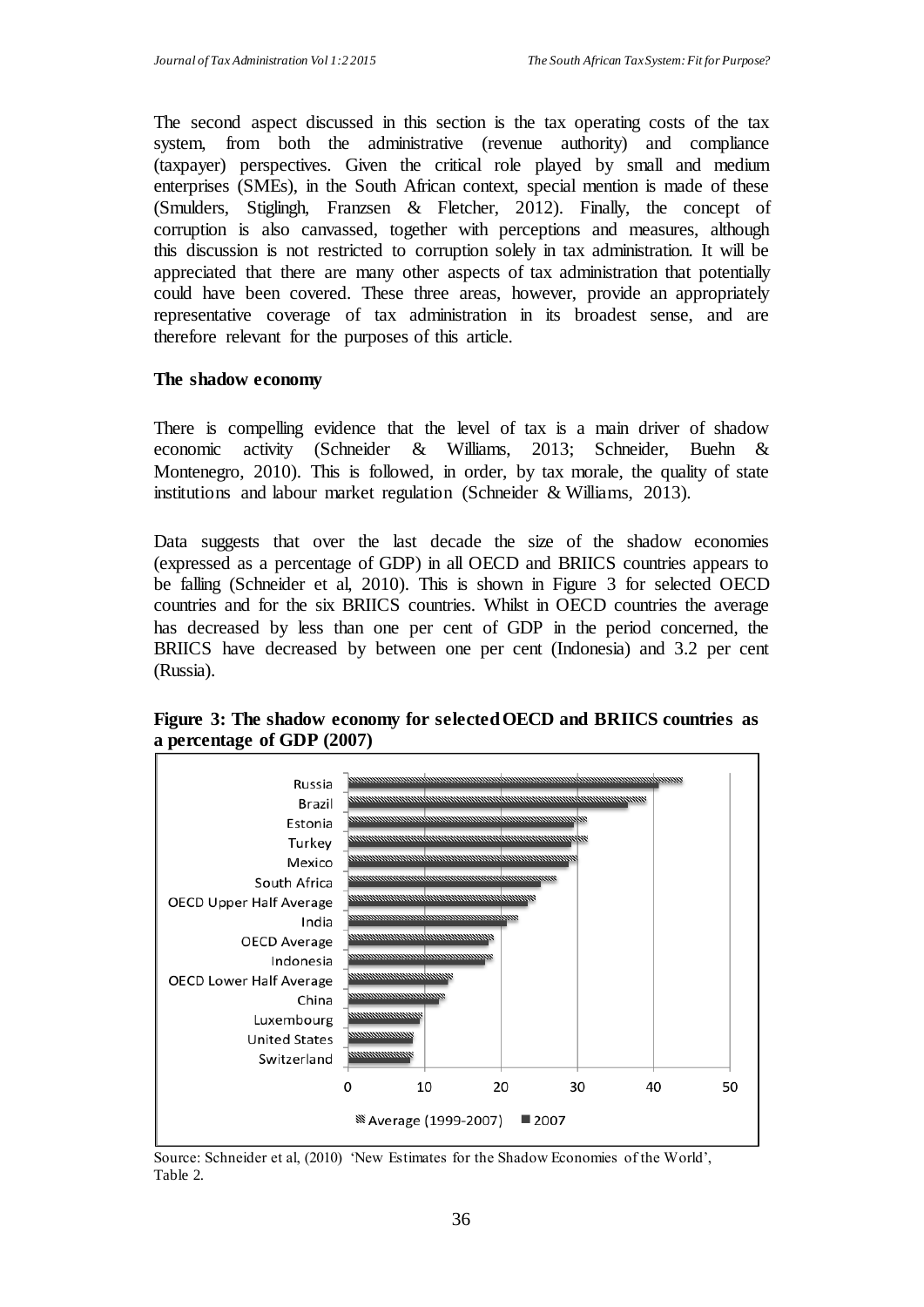The size of South Africa's shadow economy has apparently decreased by 2.1 per cent over the last decade, slightly above the average of the BRIICS countries. Nonetheless, at 25.2 per cent, the shadow economy is currently around one quarter of the total economy. This puts it well above the 2007 OECD average of 18.3 per cent and slightly above the OECD upper half average of 23.5 per cent. According to these figures, South Africa's shadow economy is also larger than China's (11.9 per cent), Indonesia's (17.9 per cent) and India's (20.7 per cent). It is nevertheless smaller than both Brazil (36.6 per cent) and Russia (40.6 per cent).

The figures are not entirely reliable for a number of reasons. In the first place, there is little or no agreement as to what should, or should not, be included in calculations of the size of the shadow economy, or indeed, what the shadow economy actually is. This uncertainty is reflected in the large variety of terms that refer to the existence of the shadow economy, often referred to alternatively as the non-observed, cash, hidden, underground, invisible, unrecorded, or black economy. By its very nature, and given such difficulties of definition, it is difficult to establish the size of the problem with any ease.

This initial uncertainty is compounded by fundamental differences in the methods used to calculate the shadow economy. For example, Ahmed and Rider suggest there are at least five identifiably different 'top-down' methods for measuring the shadow economy (the national accounts method, the labour force method, the monetary transactions approach, the currency demand method and the electricity consumption method), as well as a number of 'bottom-up' methods (Ahmed & Rider, 2008). Unfortunately the different methods produce widely converging results, with the result that researchers and policy makers can have little faith in the integrity of the measurements (Feige & Urban, 2008).

Notwithstanding such concerns, the estimates that are available do at least suggest that the size of the shadow economy in South Africa, particularly relative to other comparable countries, represents a real challenge for policy makers in that country.

### **Tax operating costs**

Another means by which the efficiency of the tax system can be assessed is by looking at the tax operating costs of the system. There are two components to tax operating costs: the administrative costs incurred by revenue authorities in collecting tax revenue and administering the tax system; and the compliance costs incurred by taxpayers in order to meet their tax obligations.

Various measures have been used to identify such costs, although it is slightly surprising how few truly international comparative studies have taken place in recent years (Chittenden, Kauser & Poutziouris, 2003; Evans, Hansford, Hasseldine, Lignier, Smulders & Vaillancourt, 2014). The dangers of international comparisons are well known to most researchers. Sandford (1994, pp.291-309) identified a number of reasons why such comparisons are more likely to mislead than enlighten, and offered the advice that 'comparisons of … operating costs should be used sparingly, with the greatest care and with a comprehensive statement of their limitations'. Such caution is duly noted in the following analysis.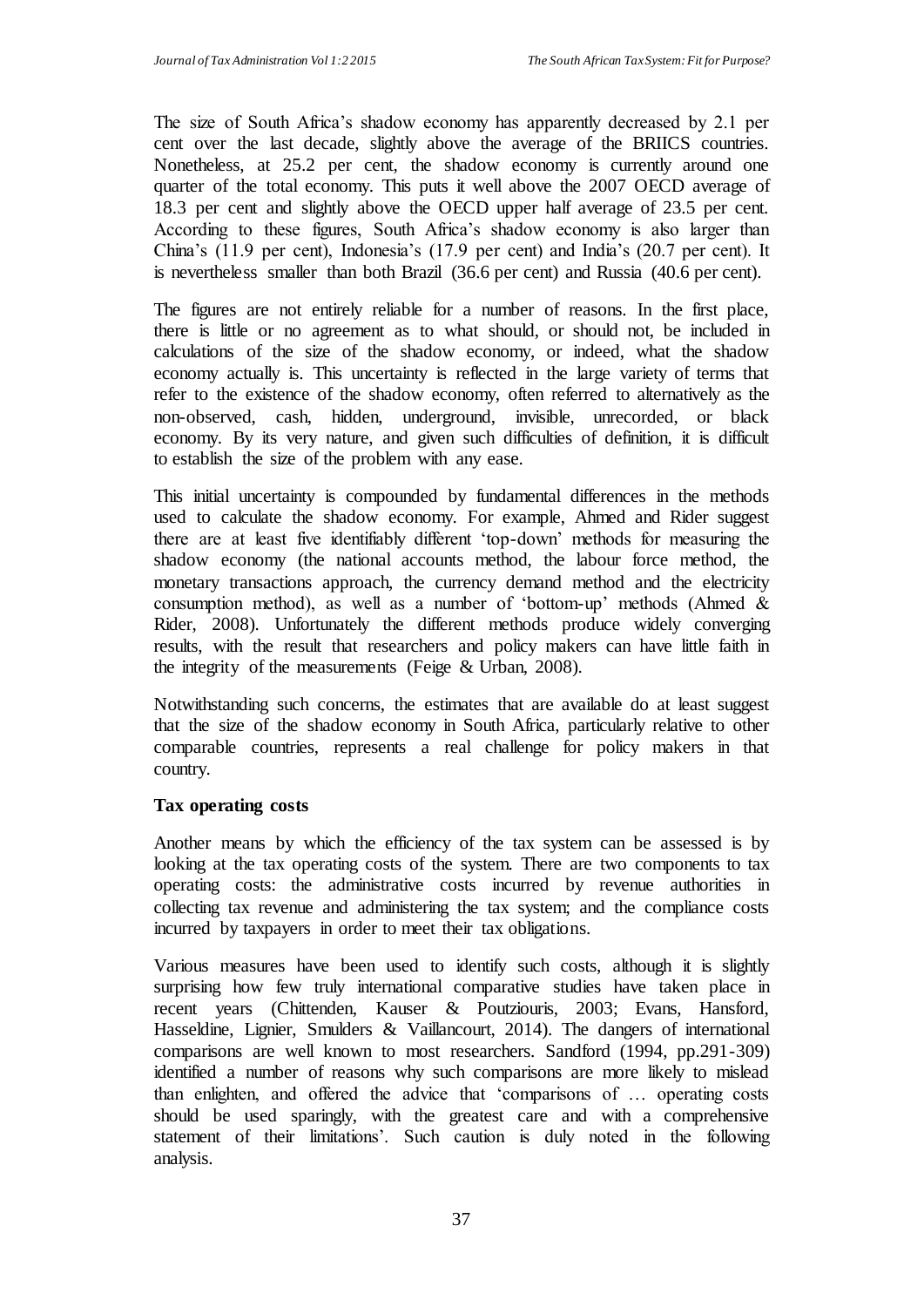### *Administrative costs*

The cost of collection ratio is a commonly used standard measure of administrative costs, or more particularly of the efficiency with which revenue authorities collect tax (Evans, 2003). It compares the annual costs of administration with the total revenue collected for a particular fiscal year. A downward trend is associated with reduced administrative costs (or improved efficiencies) or improved tax compliance (or improved effectiveness) (OECD, 2013b).

Figure 4 compares the cost of collection ratio for OECD and most BRIICS countries for 2011 with the 2005 year. On this measure, South Africa has done exceptionally well, reducing its ratio by 0.40 points from 1.20 per cent to 0.80 per cent. Only Estonia and Luxembourg have done better, decreasing their ratios by 0.68 and 0.58 points, respectively.



**Figure 4: Cost of collection ratio for selected OECD and BRIICS countries (2011 compared to 2005)**

Note: No data for China or India. Source: OECD, 'Government at a Glance 2013', Table 2.24.

However, it is important to note that many factors can influence this ratio, including differences in tax rates and structures, and prevailing economic conditions. For example, an increase in the ratio may be due to a reduction in tax revenue as a result of the financial and economic crisis rather than to any improvement in tax administrative efficiency. Conversely, a downward improvement in the ratio may be the simple result of increased taxes collected as the result of a rate rise or base broadening rather than any improvement in administrative practice.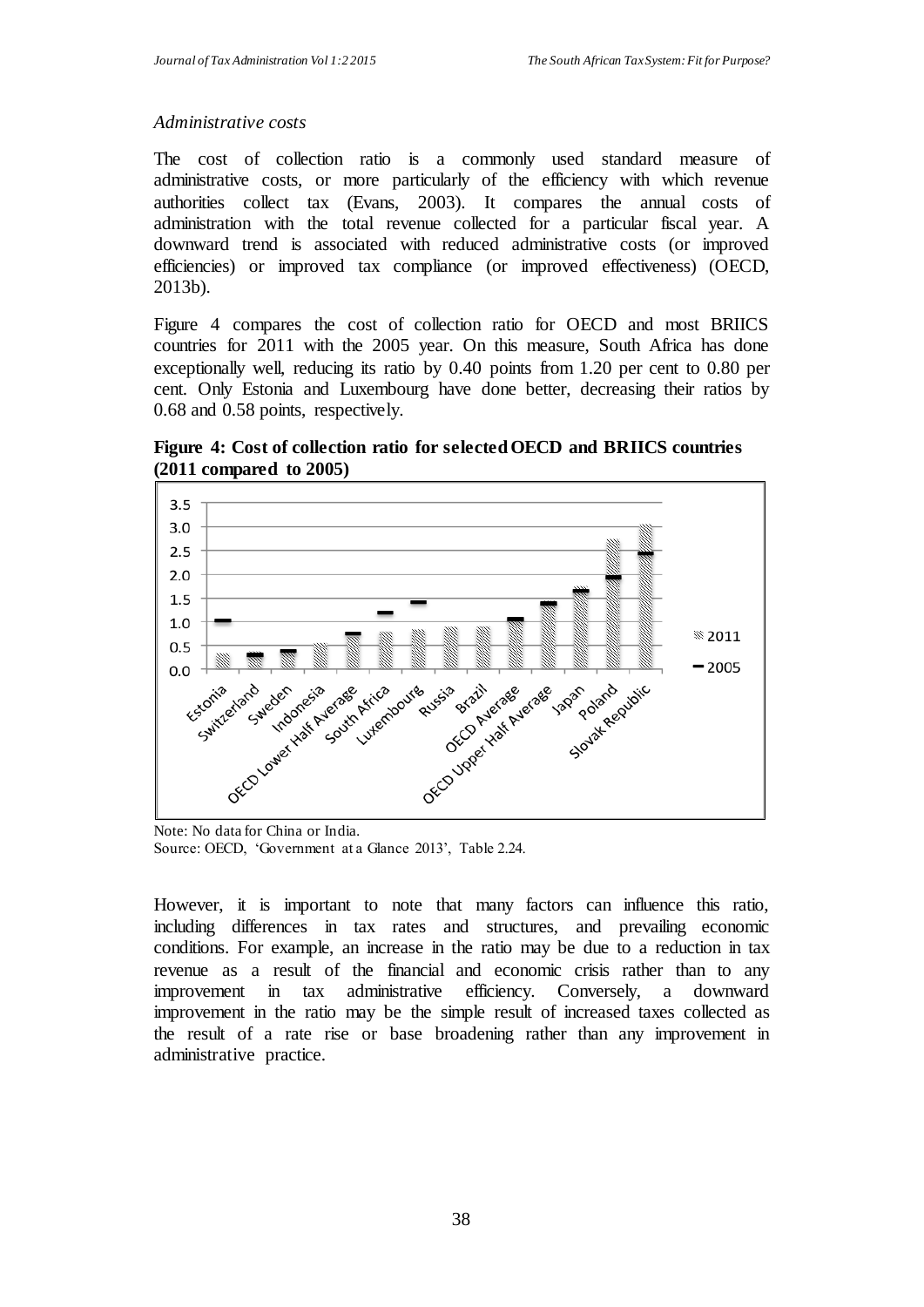### *Tax compliance burden*

There are a number of ways that tax compliance costs can be assessed. For example, the compliance burden can be measured by the time taken to comply with the tax law and the number of tax payments required. The PricewaterhouseCoopers (PwC) (2015) 'Paying Taxes' annual publication does this, assessing both the tax cost and tax compliance burden of business taxes. Countries are effectively ranked according to the ease of paying taxes.

|                      | Overall | <b>Total tax</b> | Time to | Total tax rate<br>(%) |  |
|----------------------|---------|------------------|---------|-----------------------|--|
| Economy              | ranking | payments         | comply  |                       |  |
|                      |         |                  | (hours) |                       |  |
| Ireland              | 6       | 9                | 80      | 25.9                  |  |
| Canada               | 9       | 8                | 131     | 21.0                  |  |
| Denmark              | 12      | 10               | 130     | 26.0                  |  |
| Norway               | 15      | 4                | 83      | 40.7                  |  |
| United Kingdom       | 16      | 8                | 110     | 33.7                  |  |
| Switzerland          | 18      | 19               | 63      | 29.0                  |  |
| South Africa         | 19      | 7                | 200     | 28.8                  |  |
| Luxembourg           | 20      | 23               | 55      | 20.2                  |  |
| Finland              | 21      | 8                | 93      | 40.0                  |  |
| New Zealand          | 22      | 8                | 152     | 34.4                  |  |
| Netherlands          | 23      | 9                | 123     | 39.0                  |  |
| Korea, Rep.          | 25      | 10               | 187     | 32.4                  |  |
| Estonia              | 28      | $\overline{7}$   | 81      | 49.3                  |  |
| Chile                | 29      | 7                | 291     | 27.9                  |  |
| Sweden               | 35      | 6                | 122     | 49.4                  |  |
| Australia            | 39      | 11               | 105     | 47.3                  |  |
| Slovenia             | 42      | 11               | 260     | 32.0                  |  |
| Iceland              | 46      | 26               | 140     | 29.7                  |  |
| <b>United States</b> | 47      | 11               | 175     | 43.8                  |  |
| Russian Federation   | 49      | $\overline{7}$   | 168     | 48.9                  |  |
| Turkey               | 56      | 11               | 226     | 40.1                  |  |
| Greece               | 59      | 8                | 193     | 49.9                  |  |
| Portugal             | 64      | 8                | 275     | 42.4                  |  |
| Germany              | 68      | 9                | 218     | 48.8                  |  |
| Austria              | 72      | 12               | 166     | 52.0                  |  |
| Spain                | 76      | 8                | 167     | 58.2                  |  |
| Belgium              | 81      | 11               | 160     | 57.8                  |  |
| Poland               | 87      | 18               | 286     | 38.7                  |  |
| Hungary              | 88      | 11               | 277     | 48.0                  |  |
| France               | 95      | 8                | 137     | 66.6                  |  |
| Israel               | 97      | 33               | 235     | 30.1                  |  |
| Slovak Republic      | 100     | 20               | 207     | 48.6                  |  |
| Mexico               | 105     | 6                | 334     | 51.8                  |  |
| Czech Republic       | 119     | 8                | 413     | 48.5                  |  |
| China                | 120     | $\overline{7}$   | 261     | 64.6                  |  |
| Japan                | 122     | 14               | 330     | 51.3                  |  |
| Italy                | 141     | 15               | 269     | 65.4                  |  |
| India                | 156     | 33               | 243     | 61.7                  |  |
| Indonesia            | 160     | 65               | 254     | 31.4                  |  |
| Brazil               | 177     | 9                | 2600    | 69.0                  |  |

|  |  |  |  |  |  |  |  |  | Table 2 Ease of paying taxes ranking OECD and BRIICS countries (2013) |  |  |
|--|--|--|--|--|--|--|--|--|-----------------------------------------------------------------------|--|--|
|--|--|--|--|--|--|--|--|--|-----------------------------------------------------------------------|--|--|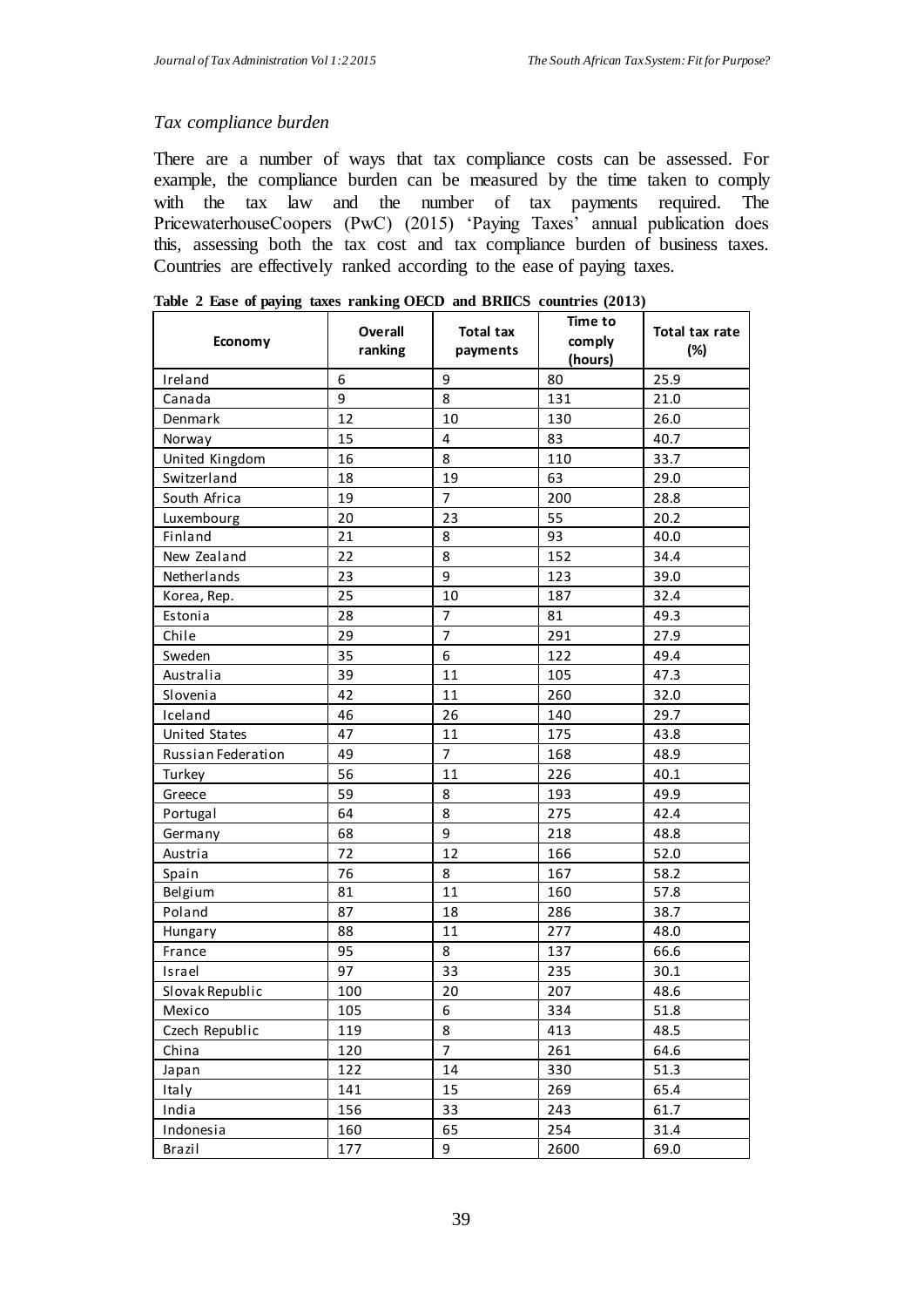There are a number of limitations of the measures used in this index, not the least of which is the very restrictive 'snapshot' that is used – effectively it is based upon data in relation to one medium sized company in each country. So, for example, the 'time to comply' ranking only takes into account the time taken to comply with corporate income, labour and consumption taxes. Nonetheless the results can be taken as indicative even if not entirely reliable. The results for the latest year available (2013) has South Africa with an overall ranking of 19, which puts it ahead of most OECD countries and all of the other BRIICS countries, as shown in Table 2. South Africa was ranked 24 in 2012 and 32 in 2011, and its decrease in compliance burden is largely attributable to the abolition of the secondary tax on companies. However, the PwC report notes that new withholding taxes, enhanced disclosure requirements and increased gathering of third party information may increase compliance obligations and impact future rankings (PwC, 2015).

## **Corruption**

'Corruption' is defined as 'the abuse of entrusted power for private gain' (Transparency International, n.d.). The Corruption Perception Index is based on experts' opinion of government corruption. On a scale of 0 (highly corrupt) to 10 (very ethical), one third of OECD and BRIICS countries scored below 5 in 2011, roughly the same as in 2000 (Transparency International, n.d.). Figure 5 shows the corruption 'scores' for selected OECD and all BRIICS countries.

**Figure 5: Corruption Perception Index for selected OECD and all BRIICS countries (2011 compared with 2000)**



Source: Transparency International, Corruptions Perception Index 2011, 2000.

The OECD average has remained steady over that period at a score of 6.9. All of the six BRIICS countries are in the bottom ten for 2011, and all with a score of below 5 points. South Africa was ranked 34th in the world in 2000 but slipped to 64th position in 2011, although only dropping 0.9 points (2011: 4.1; 2000: 5.0). Indeed, South Africa was the only country in the BRIICS bloc that did not maintain or improve its rating.

Corruption, therefore, is still perceived as an issue for South Africa although this does not necessarily mean it applies to its taxation system or administration thereof. Rather the measurement of perceived corruption pertains to all government functions combined. However, the pervasiveness of the South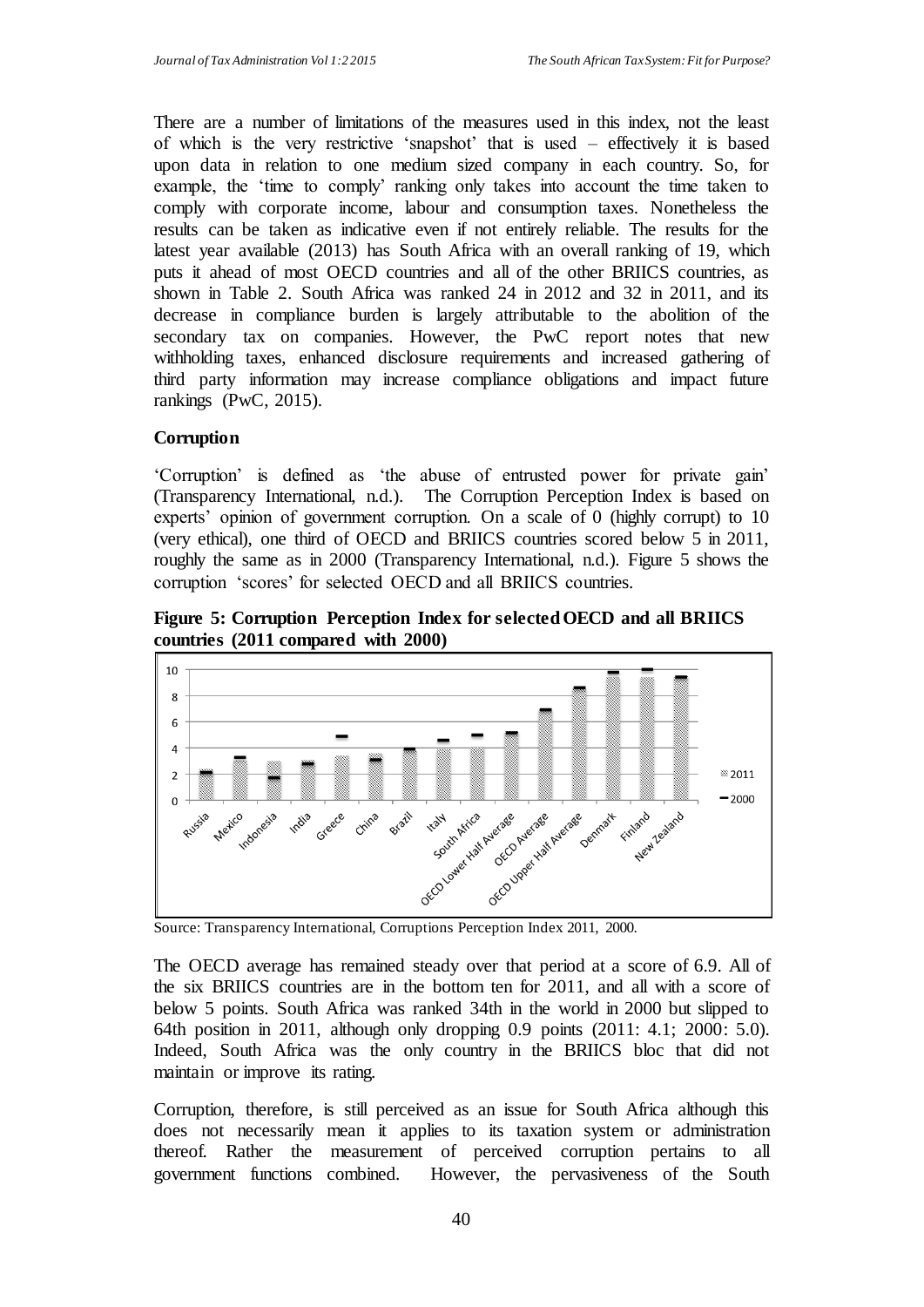African Revenue Service (SARS) in South African society means that it has an important role to play in modelling best practice in the fight against corruption. Armed with this necessary background, the article now explores specific fiscal challenges and opportunities for South Africa.

### **SOUTH AFRICA: FISCAL CHALLENGES AND TAX OPPORTUNITIES**

#### **Fiscal challenges**

According to the 2013 Economic Survey for South Africa (OECD Report), public finances are in reasonable shape and core inflation is stable. However, the 'extremely high' income inequality, the 'extremely high' unemployment rate, the sluggish output growth and the fact that environmental challenges are threatening the sustainability of economic growth were all identified as key fiscal concerns (OECD, 2013c). The OECD Report also found that the macroeconomic policy mix had been 'insufficiently supportive of economic growth while allowing large budget deficits to persist' (OECD, 2013c, p.8).

These fiscal challenges – income inequality, high unemployment, sluggish economic growth and environmental concerns are now considered in more detail, along with an analysis of the specific constraints and opportunities that exist as a result of regional considerations. As will be shown, these regional considerations are particularly relevant in determining South Africa's capacity to respond to its fiscal challenges.

#### **Income inequality**

Income inequality, as measured by the Gini coefficient, is shown for South Africa, the other BRIICS countries and the OECD average in Figure 6. It averages around 0.70 in South Africa compared with the OECD average of 0.314 (OECD, 2013c). This makes it among the highest in the world. This can be contrasted with 0.55 in Brazil, 0.42 in China, 0.40 in Russia, 0.38 in Indonesia and 0.34 in India (World Bank, n.d.). In 2008 the world income inequality Gini, at a global level, was estimated at 0.62 (OECD, 2013c).



**Figure 6: Income inequality: Gini coefficient for OECD average and BRIICS countries 2013**

Source: World Bank, 'World Development Indicators: Distribution of income or consumption' Data Catalogue.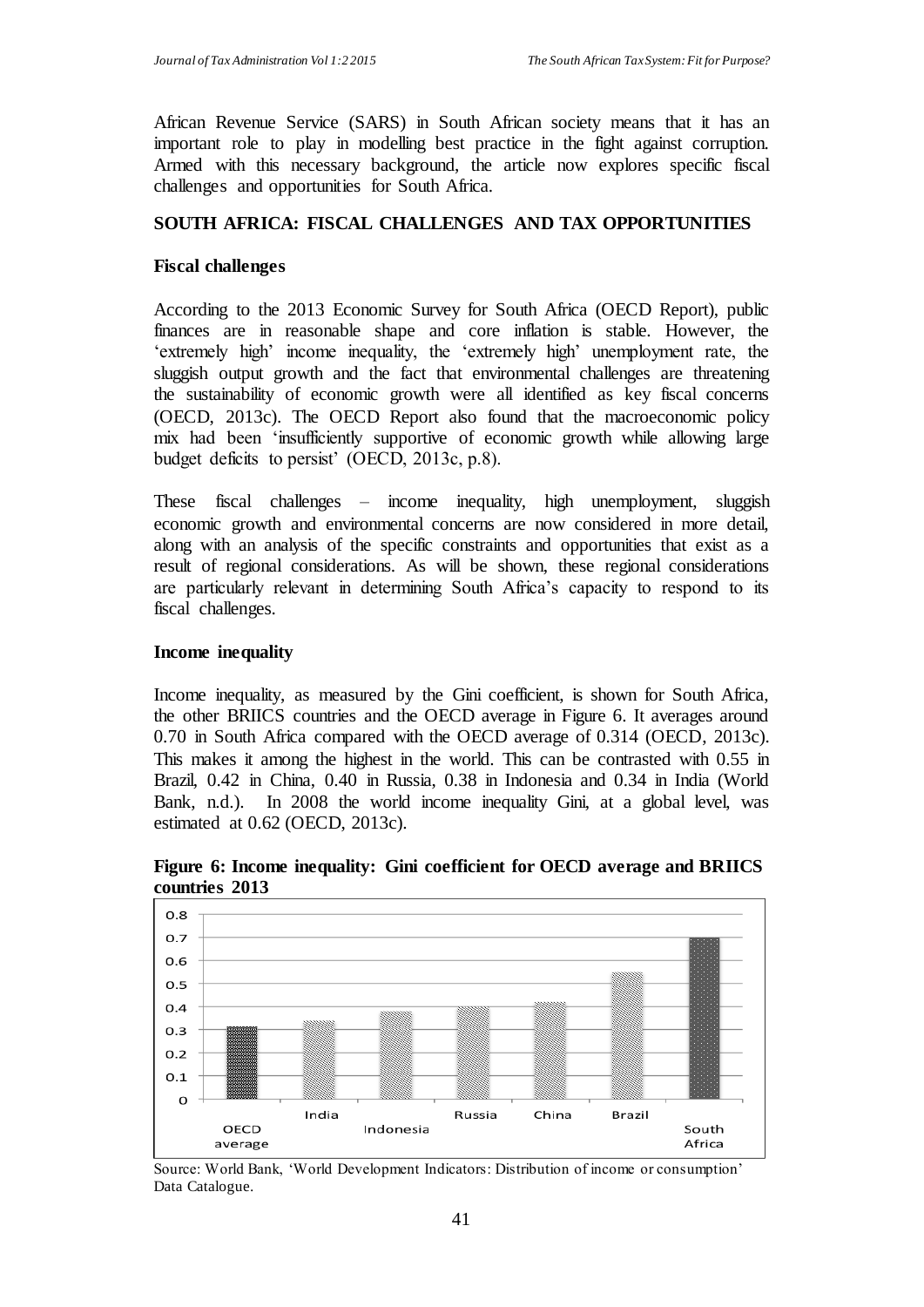Thus, it would appear that the income differences are greater within South Africa than at the global level. This is confirmed by the large income ratio between top and bottom deciles. The OECD calculated this in 2010 to be around 20, compared with a level of 5 for the US, considered to be one of the most unequal countries in the OECD (OECD, 2013c).

There has been some impact from the government's use of the tax and benefit system to alleviate inequality. It is estimated that redistributive policies, particularly social transfers, have reversed around 40 per cent of the increase in income inequality (Leibbrandt, Woolard, Finn and Argent, 2010). However, notwithstanding an increase of progressivity in income taxes and an increase in social transfers, income inequality is arguably South Africa's number one issue.

#### **High unemployment**

Labour market outcomes are closely related to income inequality. Indeed, much of South Africa's income gap is explained by high rates of unemployment. An OECD study has found that labour market income contributes between 85 per cent and 90 per cent of income inequality each year (Leibbrandt, Woolard, Finn and Argent, 2010). This is largely due to high unemployment where less than half the working-age population (15-64) are in employment (40.8 per cent compared with OECD average of 64.9 per cent) (OECD, 2013c). From the data available, even Brazil (up to 2009) and Russia (up to 2011) have higher employment rates than the OECD average. This is illustrated in Figure 7.



**Figure 7: Employment rate (2007-2012)**

Increasing the employment rate is central to both the National Development Plan and the New Growth Path. The National Development Plan is a governmentendorsed strategy whose central objectives are the eradication of poverty and to greatly reduce income inequality by 2030 (National Planning Commission, 2010). In order to meet its intermediate and end targets, the action plan involves a number of institutional and structural reforms. The New Growth Path establishes an economic framework for the period 2010 to 2020 (Economic Development Department, 2010). It is tasked with the creation of a new economic plan to

Source: OECD, 'OECD Economic Surveys: South Africa 2013', p. 13.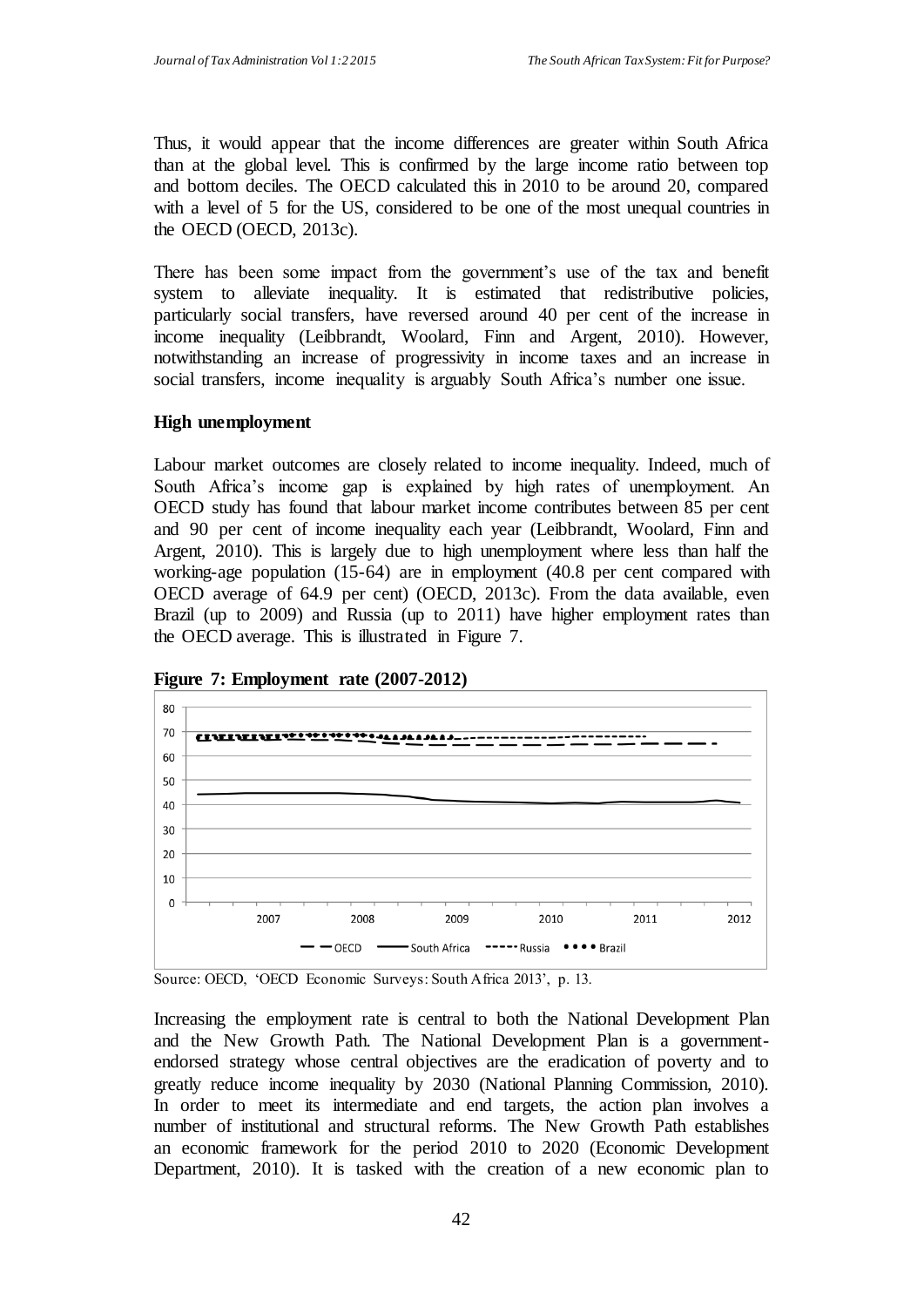replace the Accelerated Share Growth Initiative for South Africa (AsgiSA) which had been criticised for failing to deliver on increased employment and reduced inequality (OECD, 2013c).

### **Sluggish economic growth**

Since the end of apartheid little investment has been made in infrastructure, creating a backlog that is now deemed imperative to address. In his State of the Nation speech in February 2012, President Zuma (2012) announced a major infrastructure program, covering electricity, water and transport, to be overseen by the specially created Presidential Infrastructure Coordinating Commission. The need for investment in infrastructure is contained in both the National Development Plan and New Growth Path. The 2013 Medium Term Expenditure Framework outlines the Government's plan to divert more public expenditure to capital spending over the medium term (National Treasury, 2012).

Revenue is also required to reduce the cyclically adjusted deficit as well as to fund spending in high priority areas such as education and the national health insurance being phased in. This requires policies to encourage economic growth. Indeed, the 2014 National Budget recognises that higher levels of growth are required to address the challenges of unemployment and inequality (National Treasury, 2014). Economic growth needs to be sufficiently vigorous not only to absorb the growing labour supply but also to absorb current excess labour supply. Small businesses play a large role in most economies (Freedman, 2009). In the 2012 National Budget, the Treasury increased the tax-free threshold for firms, in order to encourage the growth of small businesses (National Treasury, 2012).

### **Environmental challenges**

Economic growth is impacted by environmental challenges. South Africa is ranked among the top twenty countries measured by absolute carbon dioxide emissions (National Treasury, 2013a). However, the Government is committed to action and is a signatory to the United Nations Framework Convention on Climate Change. At the World Climate Business Summit President Zuma (2011) reiterated South Africa's commitment to support efforts dealing with the challenges posed by climate change, stating: 'We are forging ahead with our programme of greening the economy to improve the economic, social and environmental resilience of the country in the face of climate change'.

The KPMG Green Tax Index, shown in Table 3, analyses those economies seen as representing a major share of global corporate investment activity, that use their tax systems to achieve green policy objectives (KPMG, 2013).

Of the 21 economies analysed, South Africa has an overall ranking of 13. With respect to tax incentives only, it ranks joint twelfth and is ranked joint ninth for tax penalties only. South Africa performs strongly in energy and water efficiency, scoring joint fourth and joint third ranking, respectively. Most countries included in the analysis use either incentives or penalties. The most notable exceptions are China and the United Kingdom who use both extensively.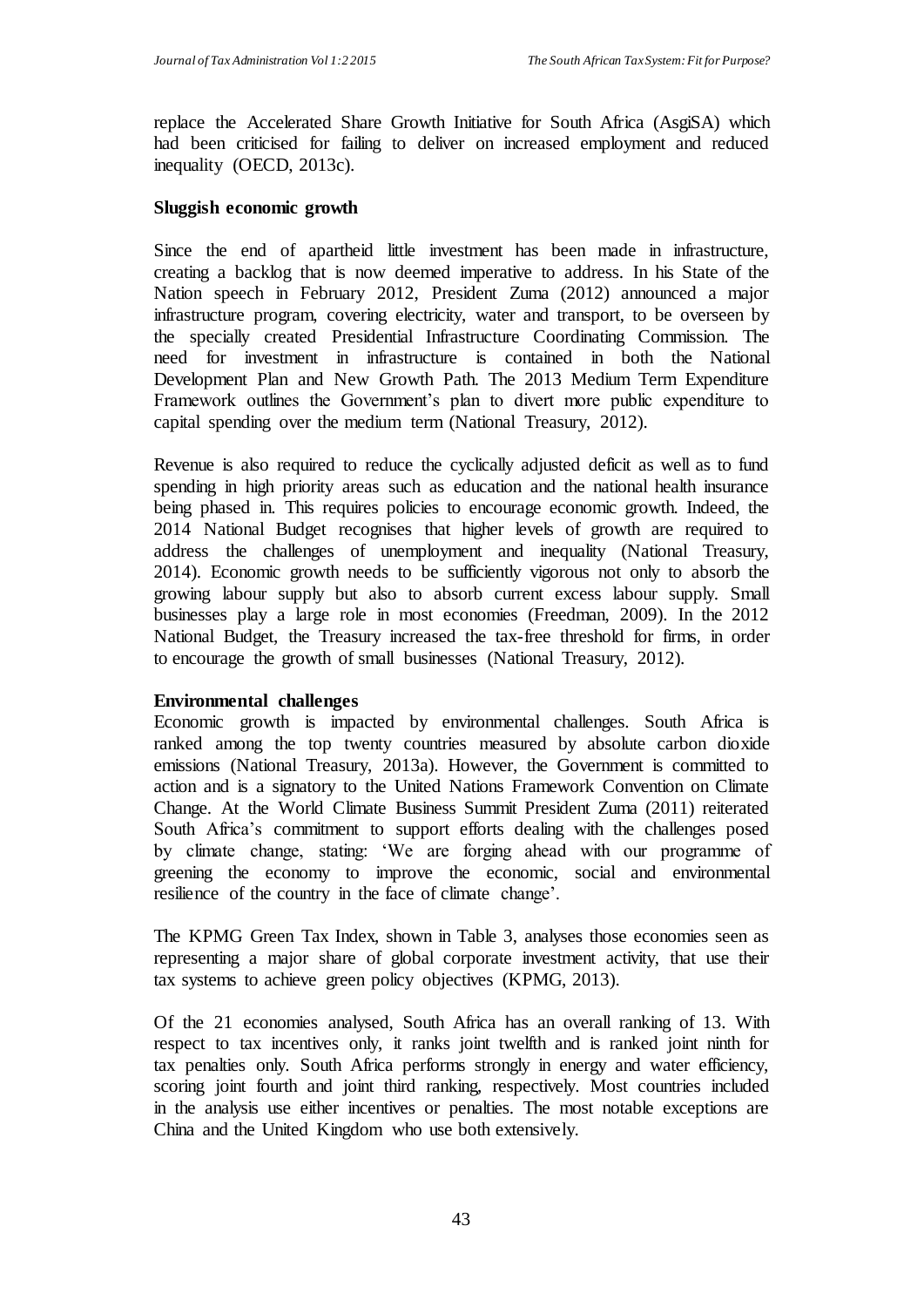| <b>Overall ranking</b> |    | <b>Tax incentives only</b> |                | Tax penalties only   |                           |  |  |
|------------------------|----|----------------------------|----------------|----------------------|---------------------------|--|--|
| <b>United States</b>   | 1  | <b>United States</b>       |                | France               | 1                         |  |  |
| Japan                  | 2  | South Korea                | $\overline{2}$ | Japan                | $\overline{2}$            |  |  |
| United Kingdom         | 3  | China                      | 3              | United Kingdom       | $\overline{\overline{3}}$ |  |  |
| France                 | 4  | India                      | 4              | Finland              | 4                         |  |  |
| South Korea            | 5  | United Kingdom             | 5              | China                | 5                         |  |  |
| China                  | 6  | Canada                     | 6              | Ireland              | 6                         |  |  |
| Ireland                | 7  | Netherlands                |                | Spain                |                           |  |  |
| Netherlands            | 8  | Japan                      | 8              | Australia            |                           |  |  |
| Belgium                | 9  | Ireland                    | 9              | Netherlands          |                           |  |  |
| India                  | 10 | Belgium                    | 10             | South Korea          |                           |  |  |
| Spain                  | 11 | Singapore                  | 11             | South Africa         | 9                         |  |  |
| Canada                 |    | <b>Brazil</b>              | 12             | Belgium              |                           |  |  |
| South Africa           | 13 | South Africa               |                | Germany              |                           |  |  |
| Singapore              | 14 | Argentina                  | 14             | <b>United States</b> | 14                        |  |  |
| Finland                | 15 | Spain                      | 15             | Singapore            | 15                        |  |  |
| Germany                |    | France                     | 16             | Canada               | 16                        |  |  |
| 17<br>Australia        |    | Germany                    | 17             | Russia               | 17                        |  |  |
| <b>Brazil</b><br>18    |    | Mexico                     | 18             | India                |                           |  |  |
| Argentina<br>19        |    | Australia                  | 19             | Argentina            |                           |  |  |
| Mexico                 | 20 | Russia                     | 20             | <b>Brazil</b>        | 19                        |  |  |
| Russia                 | 21 | Finland                    | 21             | Mexico               |                           |  |  |

**Table 3: Green Tax Index country ranking (2013)**

Source: KPMG, 'The KPMG Green Tax Index 2013' p. 4*.*

Thus, South Africa already uses environmental taxes extensively with a carbon tax scheduled to be implemented in 2016. First proposed in 2010, it has been subsequently revised and repeatedly postponed. However, with the initial rate expected to be very low, it is unlikely to have a significant impact on behaviour until rates increase (OECD, 2013c). It is also unlikely to aid in economic growth (OECD, 2013c).

### **Regional considerations**

There are also regional considerations. South Africa is a member state of the Southern African Development Corporation (SADC) and a signatory to the Memorandum of Understanding on Co-operation in Taxation and Related Matters. This provides for a publicly accessible tax database containing detailed tax information, building capacity and expertise among tax officials, and harmonising policies on tax incentives, tax treaties and indirect taxes. The objective of harmonising tax regimes and cooperating on tax matters is to improve regional economic performance by minimising disparities in tax systems that could cause inequities between national and regional strategies. The coordination of direct and indirect taxes is seen as especially important for achieving the policy objectives for finance and investment as well as to facilitate trade (SADC, 2003).

South Africa is also a member of the African Tax Administration Forum (ATAF). This was established as a platform for sharing best practices on taxation matters in the region (ATAF, n.d.). The Agreement on Mutual Assistance in Tax Matters covers areas such as exchange of information, cooperation in 'examinations' or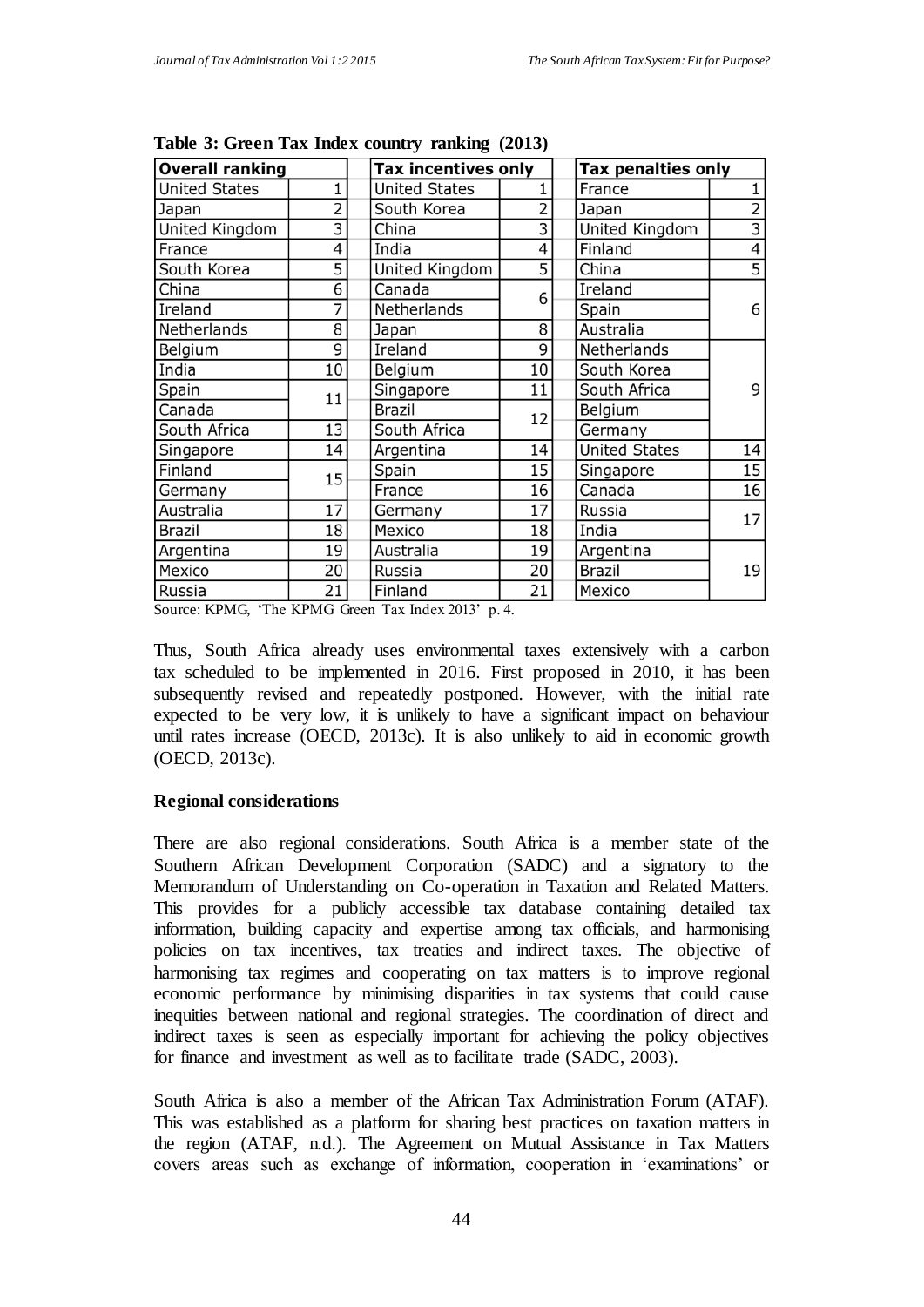audits and providing assistance in collection of tax revenue. From a review of major issues, challenges and current needs, a number of priorities have been identified. These include the automation and promotion of integrated tax systems, strengthening audit skills in specialised industries and in specialised areas of taxation, promoting voluntary compliance, and finding suitable solutions to deal with the predominance of the informal sector (ATAF, 2012).

Compared with the other members of the SADC and ATAF, South Africa has arguably the most advanced tax regime. While there are undoubtedly advantages in its membership of these regional bodies, South Africa is also bounded and constrained by them. In a way, its progress is dependent on how rapidly the region can mature to a comparable level. Yet it can also be contended that South Africa has a responsibility to lead by example.

### **Tax opportunities**

With budget deficits, and hence public debt, becoming increasingly unsustainable, raising taxes, whether through introducing new taxes or increasing the rate of existing taxes, is often considered a viable solution. It is generally more difficult to cut public spending than to increase taxes due to the latter generally relating to a large number of dispersed and heterogeneous economic entities (Kesner-Skreb, 2014). However, increasing the tax burden has its limits.

One way of assessing whether the tax burden can be increased is to compare the share of total tax collected in GDP with comparable countries. If South Africa's tax burden is higher than the others, this may indicate that there is little room for more tax increases. Another method is the tax effort index, discussed above. As noted, South Africa is a high tax collection, high tax effort country. This means its share of actually collected taxes in GDP exceeds its estimated tax capacity and hence South Africa does not appear to have much capacity either to introduce new taxes or to increase existing tax rates.

There are a number of factors affecting this. Firstly, the income level of a country is expected to be a significant factor determining actual tax collection. As a result, it is expected that GDP per capita will have a positive and significant impact on tax collection, as well as on fiscal revenue (Bahl, 1972; Fox & Gurley, 2005). Secondly, higher age dependency and higher population growth are expected to distort a country's tax collection capacity and decrease the proportion of production population (Bird, Martinez-Vazquez & Torgler, 2004). These factors are expected to have a negative impact on both taxes and fiscal revenue. A third factor is trade openness (Aizenman & JinJarak, 2009; Norregaard & Khan, 2007). While increased trade openness can have a negative impact on taxes and fiscal revenue by lowering taxes collected on imports and exports, the more dominant effect is that trade openness is associated with increased economic growth, thus with increasing tax collection and increasing the tax base (Hines & Summers, 2009). An increasing agricultural sector in relation to GDP is expected to narrow the tax base, thereby decreasing tax collection and fiscal revenue. This is due to the fact that it is relatively harder to tax the agricultural sector (Leuthold, 1991; Tanzi, (1992). Finally, institutional and governance quality are essential factors in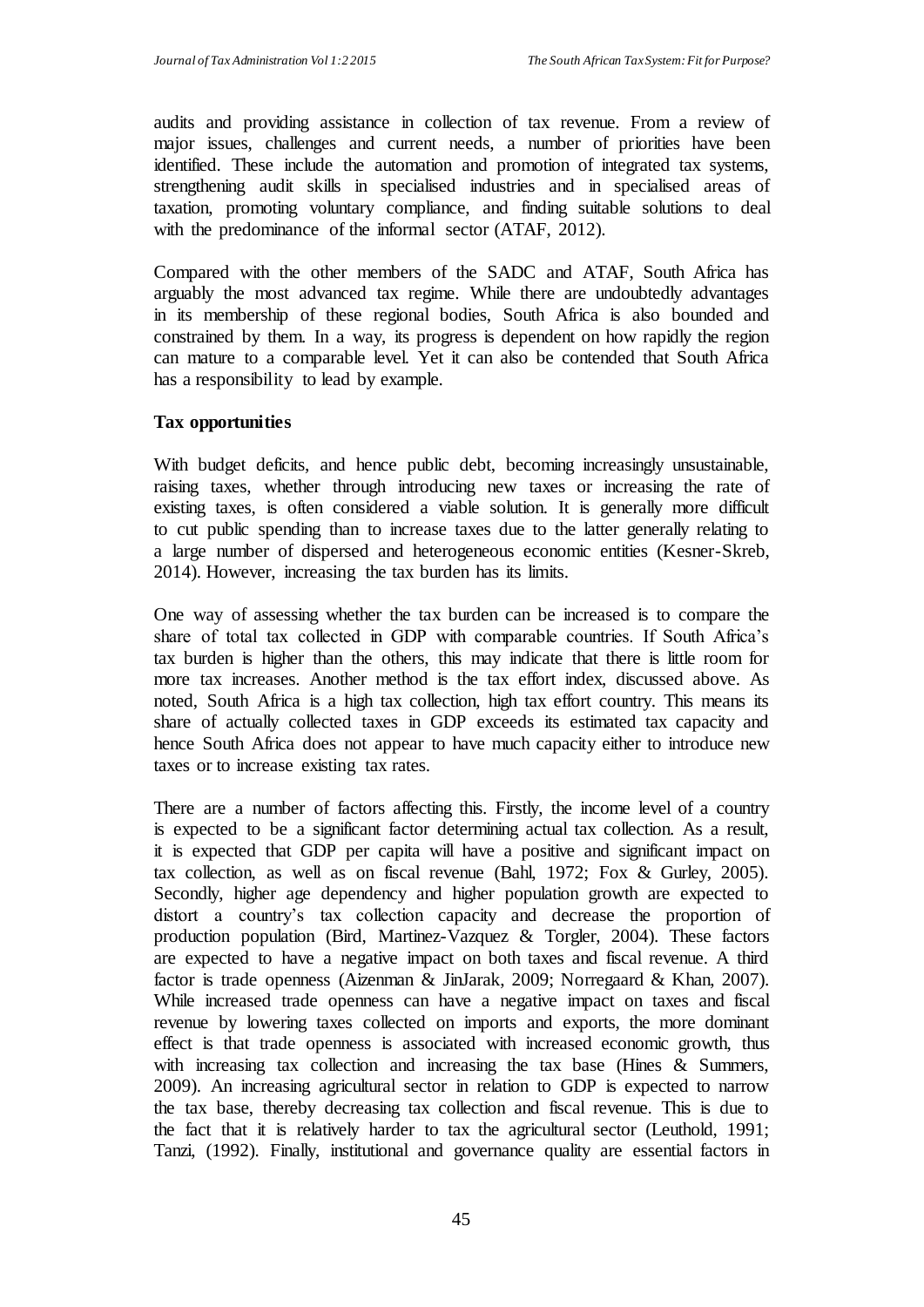determining the efficiency and adequacy of tax collection (Gupta, 2007; Bird et al, 2004).

In summary, tax revenue is positively correlated with GDP per capita and trade openness and negatively correlated with an aging population, population growth and the size of agricultural sector. The efficiency of a country's tax administration can go either way. Thus, for South Africa, successful tax reform means addressing all of these factors.

Where the amount of taxes collected exceed tax capacity, any additional increases in taxes, whether by way of new taxes or increases in tax rates, will result in undesirable macro-economic distortions and undermine international competitiveness (Kesner-Skreb, 2014). Consequently, tax reforms should focus on improving the efficiency of collecting tax revenue. The establishment of autonomous or semi-autonomous revenue bodies such as SARS provides a platform for initiating deeper tax administration reforms that have made possible improvements in both tax operations and service delivery (Kidd & Crandall, 2006; Fieldstad & Moore, 2009). South Africa has also undertaken major tax administration reforms including improving compliance management and small taxpayers' administration (International Tax Dialogue, 2010).

But more than just building capacity and legitimacy is required. Tax capacity needs to be increased. Revenue bases need to be broadened as well as safeguarded, further improvements in efficiency are required to reduce tax compliance costs and corruption needs to be tackled. These are the essential tax opportunities for South Africa which are now considered.

### **Broaden the tax base**

One way to broaden the tax base is  $-$  subject to the constraints already identified  $$ to introduce new taxes. South Africa is doing this with the proposed carbon tax. Introducing an annual wealth tax would be counter to most of the trends in developed and developing countries (Chatalova  $\&$  Evans, 2013) and would also be unlikely to gain political traction. The existence of an estate duty in South Africa does at least raise the possibility of some wealth redistribution, at least once in a generation.

Removing concessions and exemptions (the so-called tax expenditures that litter so many tax systems) can also broaden the base. With a large informal sector, presumptive taxation is attractive. It is estimated that the informal sector costs up to 55 per cent of total tax revenues in some countries (Joshi & Ayee, 2008), and in South Africa it may account for one quarter of the economy as noted above. Conventional tax reforms do not address the issue, often failing to even take it into consideration. Yet spreading the tax net contributes to the state-building capacity and the legitimacy of developing economies (Joshi & Ayee, 2008; Fjeldstad & Moore, 2008). Base-broadening measures also have efficiency benefits as they usually improve compliance, reduce tax compliance costs and opportunities to engage in tax-minimising behaviour (Brys, 2011).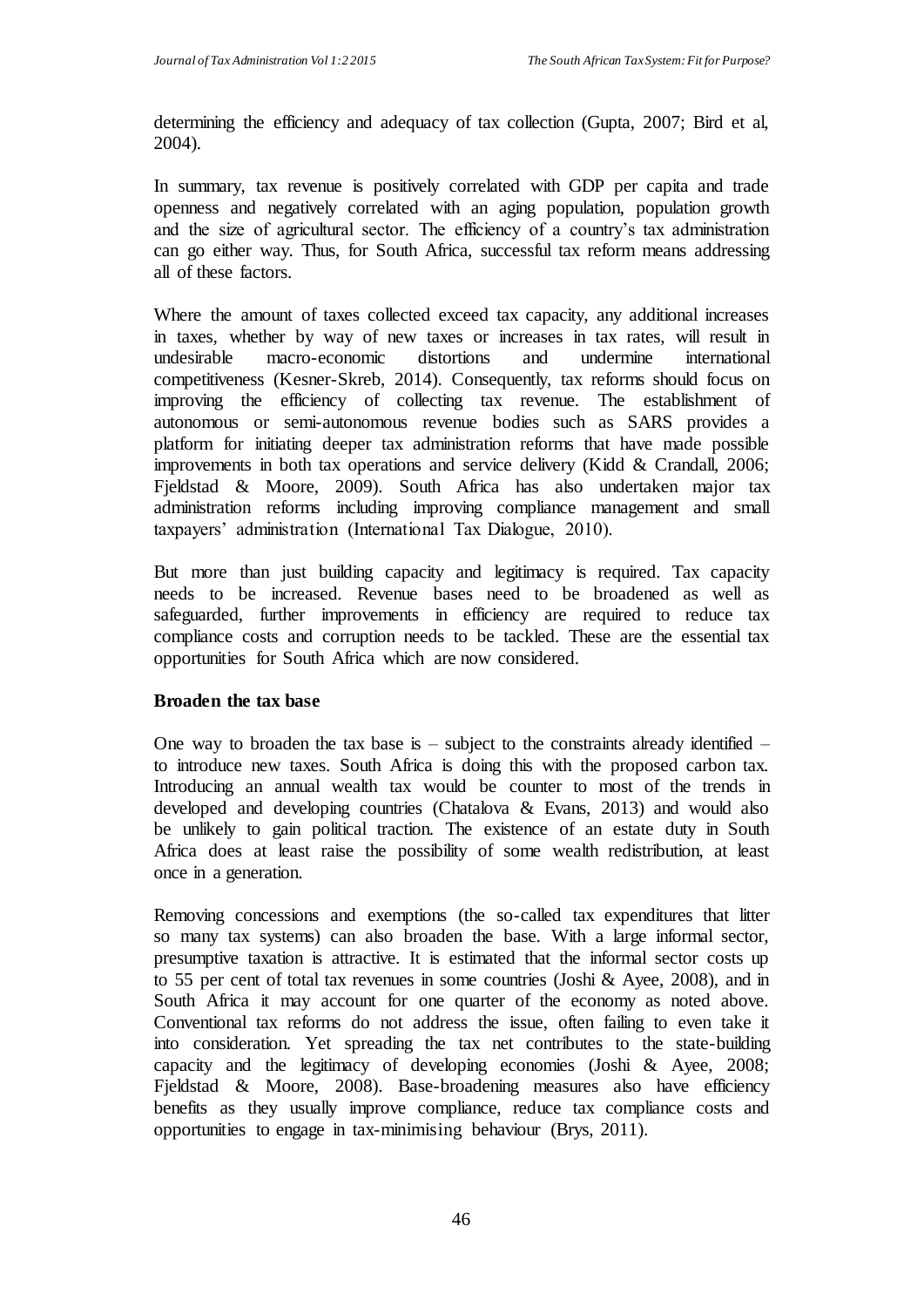#### **Improve tax compliance**

While South Africa has done well in reducing its cost of collection ratio (see Figure 4), there is nevertheless still room for improvement. The tax gap exists as a result of a number of possible factors. These may be demographic (including age, gender and level of education), personal (including attitudes, experiences, morale and financial circumstances) or result from aspects of the tax system itself (such as tax rates, penalties and complexity) (Kornhauser, 2007).

As McKerchar and Evans (2009) note, 'many of these factors are not constant, [and] it is to be expected that compliance behaviour can change over time'.McKerchar and Evans (2009) have outlined a number of strategies available to developing economies, and some of these resonate in a country such as South Africa. These are (1) creating a more effective tax administration; (2) fostering voluntary compliance and taxpayer morale; (3) strengthening and enforcing compliance; and (4) tackling the shadow economy.

### *Tax administrative reforms*

South Africa has already made considerable progress on this front. For example, it established its autonomous revenue authority (SARS) in 1997 and more recently has passed its Taxation Administration Act in October 2012. These structural reforms create a more effective tax administration and this has been shown in South Africa's case (Taliercio, 2004; OECD, 2015). One cause of South Africa's success in this area is that SARS is supported by political champions and mentors. This enables a strong and continuing management team to be entrenched. But the administrative burden is inevitably increased when a revenue authority such as SARS is required to support the implementation of the government's social security and wage subsidy interventions, and to administer a cash reimbursement system for employers (SARS, 2009; African Development Bank Group, 2010).

It is said that '[t]he taxpayer registry is the backbone of all tax administrations' (Gallagher, 2005, p.125). As a result of the Taxation Administration Act this has been established. However, it is in the area of verification that South Africa, as with all economies, both developed and developing, can do better. This involves increasing both the amount and quality of information collected. Sources include both internal (central registry, tax returns, information about other taxes) and external or third party (government agencies, financial institutions, trade associations) data points. As D'Ascenzo (2015) notes, 'The effective use of digital information and the employment of analytics - including data and text mining and visualisation tools - are at the centre of modern tax administration. Optimising the potential of data can also help spur innovative thinking and new approaches'.

### *Fostering voluntary compliance and taxpayer morale*

As a result of the growing recognition that cooperative and positive engagements are more productive than adversarial and antagonistic approaches, tax administrations are adopting two broad and mutually supportive strategies: building positive taxpayer and tax community morale; and making compliance both simpler and cheaper for taxpayers (Hoffman, Gangl, Kirchler & Stark, 2014).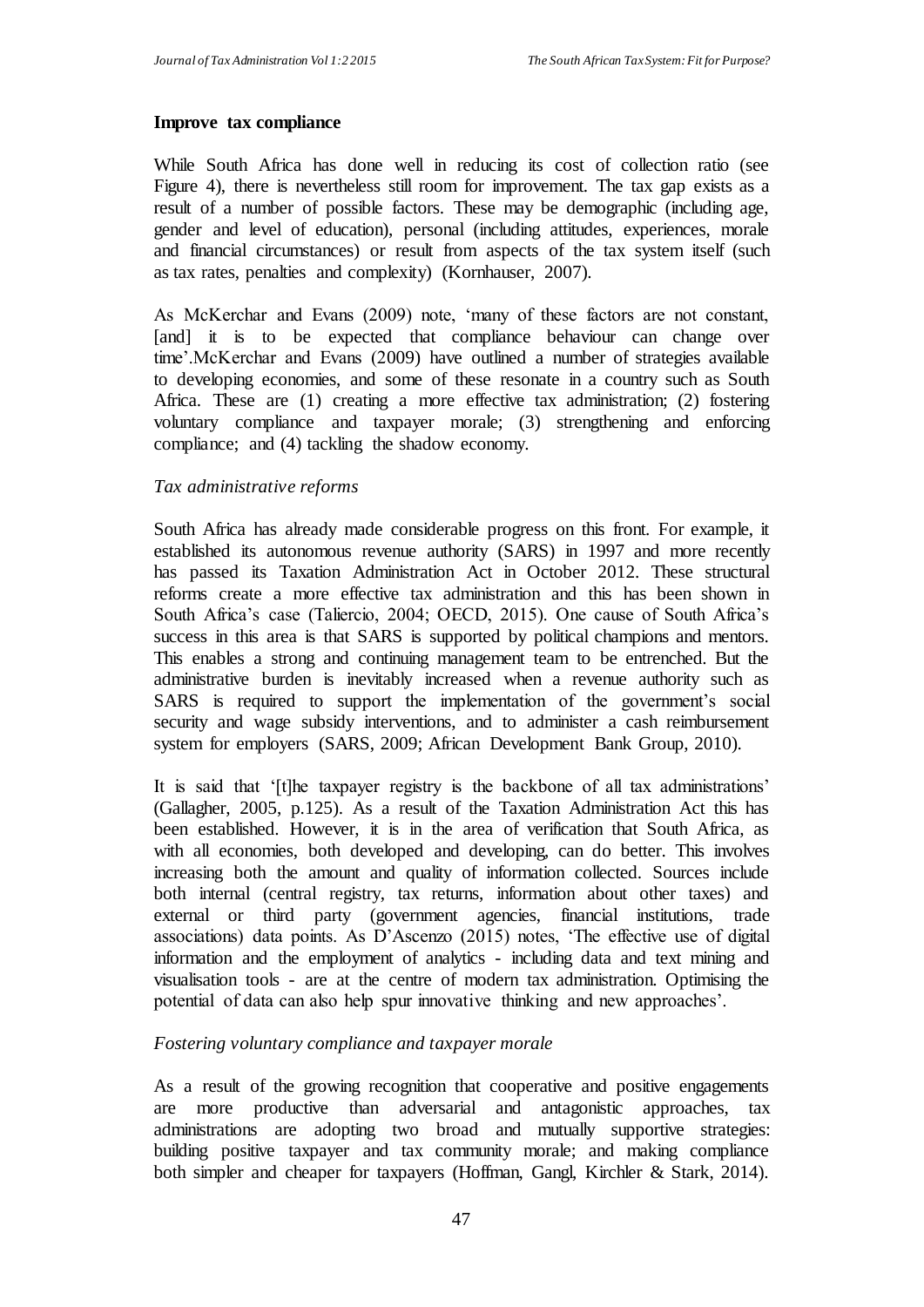The relationship involves more than just the revenue authority and the taxpayer. It must also encompass tax practitioners, industry associations, trade unions and other key stakeholders. A network of trusted alliances will enhance the success of any strategy addressing compliance issues (OECD, 2004).

It is recognised that the small business sector has the potential to be a major employer and strategies need to continue to be developed to promote this. It is also known that tax compliance costs are regressive, falling more heavily on small businesses rather than on large businesses (Evans, 2003). As noted by Smulders et al (2012), reducing the compliance costs for its small business sector is one area where South Africa can make a substantial difference.

### *Strengthening and enforcing compliance*

The third strategy noted by McKerchar and Evans is to strengthen and enforce compliance. This is, by definition, more resource intensive. Nevertheless, having escalating levels of sanctions increases the risk perception and demonstrates both the capacity and willingness of tax authorities to combat non-compliance (Gill, n.d.). Further, according to Ayers and Braithwaite (OECD, 2004), the threat of severe penalty is most effective when used in conjunction with a scale of lesser sanctions. Methods that can be used effectively are audits and investigations, customised letters and prosecution.

### *Tackling the shadow economy*

Tackling the shadow economy, the last strategy noted by McKerchar and Evans (2009, p.197), is notoriously seen as 'too difficult, requiring considerable effort with few returns'. However it has to be a priority. If it is not, legitimate businesses are disadvantaged in that the playing field is not level and confidence in the tax system is undermined. Prevention, detection and deterrence strategies designed to encourage compliance are relevant here (McKerchar & Evans, 2009). The network of trusted alliances could play an important role in uncovering elements or aspects of the shadow economy.

### **Tackling corruption**

While South Africa has apparently improved its own position in relation to its scoring on perception of corruption indices since 2000, it has deteriorated in relation to other countries (see Figure 5). This is seen as an increasingly important barrier to improved public service delivery (OECD, 2013c). Indeed, corruption is identified as one of nine primary challenges facing the economy (National Planning Commission, 2011), and the African Development Bank Group is of the view that corruption is one of three main factors that will play out in the fiscal governance of South Africa in the short to medium term (African Development Bank Group, 2010). Approaches to combating corruption in tax administration generally aim at addressing the main drivers of corruption. Many of these are the trends discussed above and, in South Africa's case, include increased use of technology as in electronic filing of tax returns and increased reliance on selfassessment (Martinin, 2014).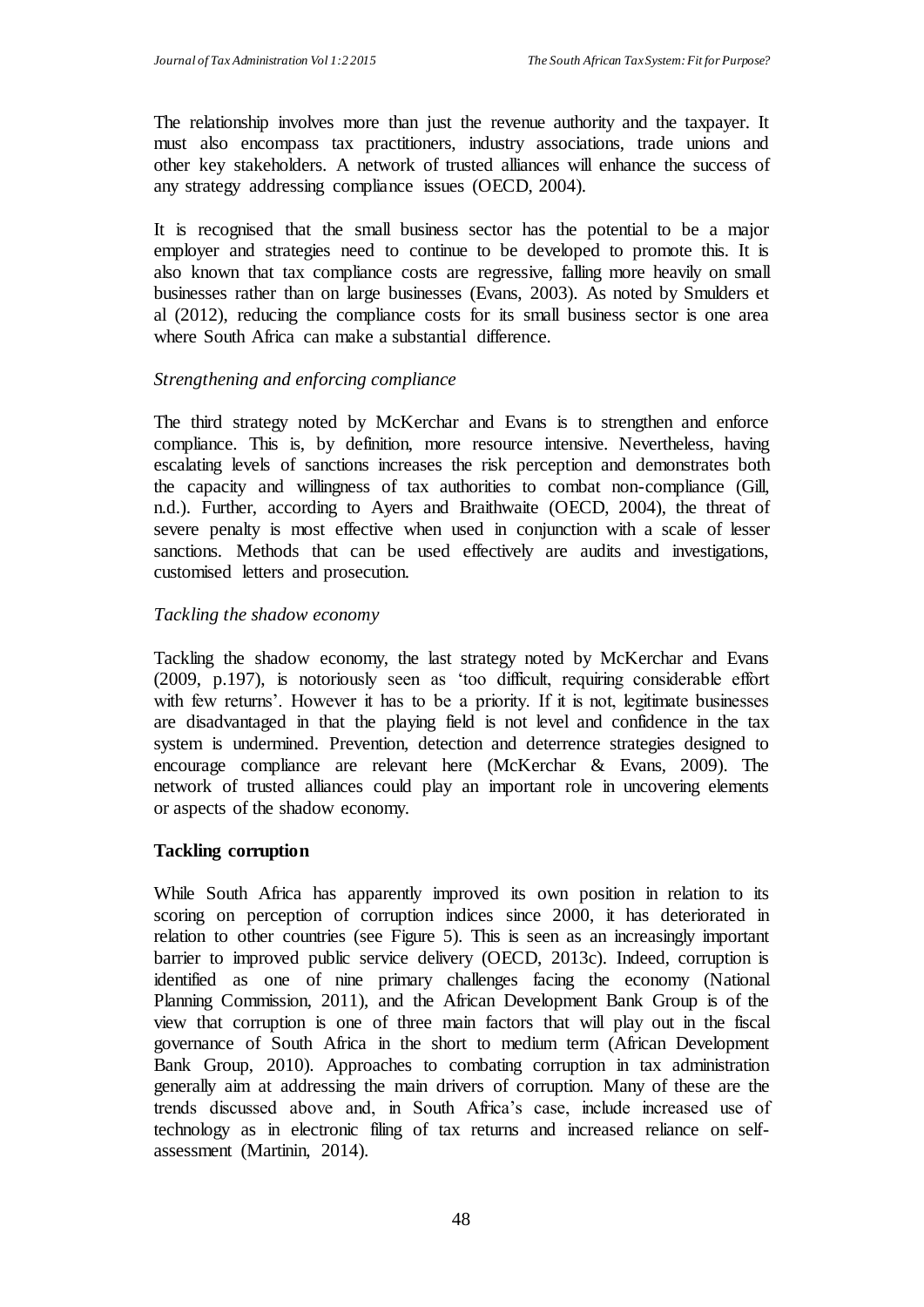It is commendable that tackling corruption is entrenched in SARS's strategy (SARS, 2009). A policy of zero tolerance for corruption is incorporated into its value statement. It established an Anti-Corruption and Security Unit in 2007 that has prevention, detection and investigation activities, informed by research and analysis activities.

These efforts need to be continued, even stepped up, as corruption also contributes to the composition of the tax gap and increases both administrative and compliance costs. Corruption is not only an institutional issue; it is also a moral and political issue.

### **CONCLUSION**

For a tax system to be deemed to be successful it must provide a sustainable source of revenue, adequate for the needs of the government, and meet the three further objectives of assisting economic growth, providing for the appropriate distribution of income and performing a stabilisation function (Bird, 1992). In doing so it must also meet the evaluative criteria of efficiency, equity and simplicity.

Tax systems need to be sustainable. As they exist primarily to raise revenue to fund government operations and services, they need to raise an adequate amount of such revenue. A lack of revenue may result in budget deficits which generally have adverse consequences such as increased inflation and decreased private investment. It will also impact on what services can be provided by the government. Alternative sources of revenue, which can include: printing money (with its inflationary implications); domestic and foreign borrowing (which create interest and repayment obligations); and relying on foreign aid (which can have many other deleterious consequences) are not attractive.

The sustainability of the tax system includes widening the tax base and improving revenue collection through tax compliance. Of a South African population of around 51 million in 2012 according to the World Bank, only 5.9 million or approximately 12 per cent are registered as taxpayers (ATAF, 2012). While policies that only affect those in employment can have only a limited effect when a significant portion of the working-age population is unemployed, there is nevertheless still a role for tax policy in addressing the fiscal challenges facing South Africa.

The tax system needs to promote economic growth so as to increase employment and productivity levels. This may also assist in identifying informal economies and bringing them into the tax net. The small business sector is vital to economic growth and further tax measures should be considered to assist. Further, it is recognised that the threat of climate change is 'an opportunity to develop our green, inclusive, sustainable and shared growth' (Juma, 2011). Indeed, the New Growth Path recognises that the opportunity may come from the global effort to address climate change (Economic Development Department, 2010).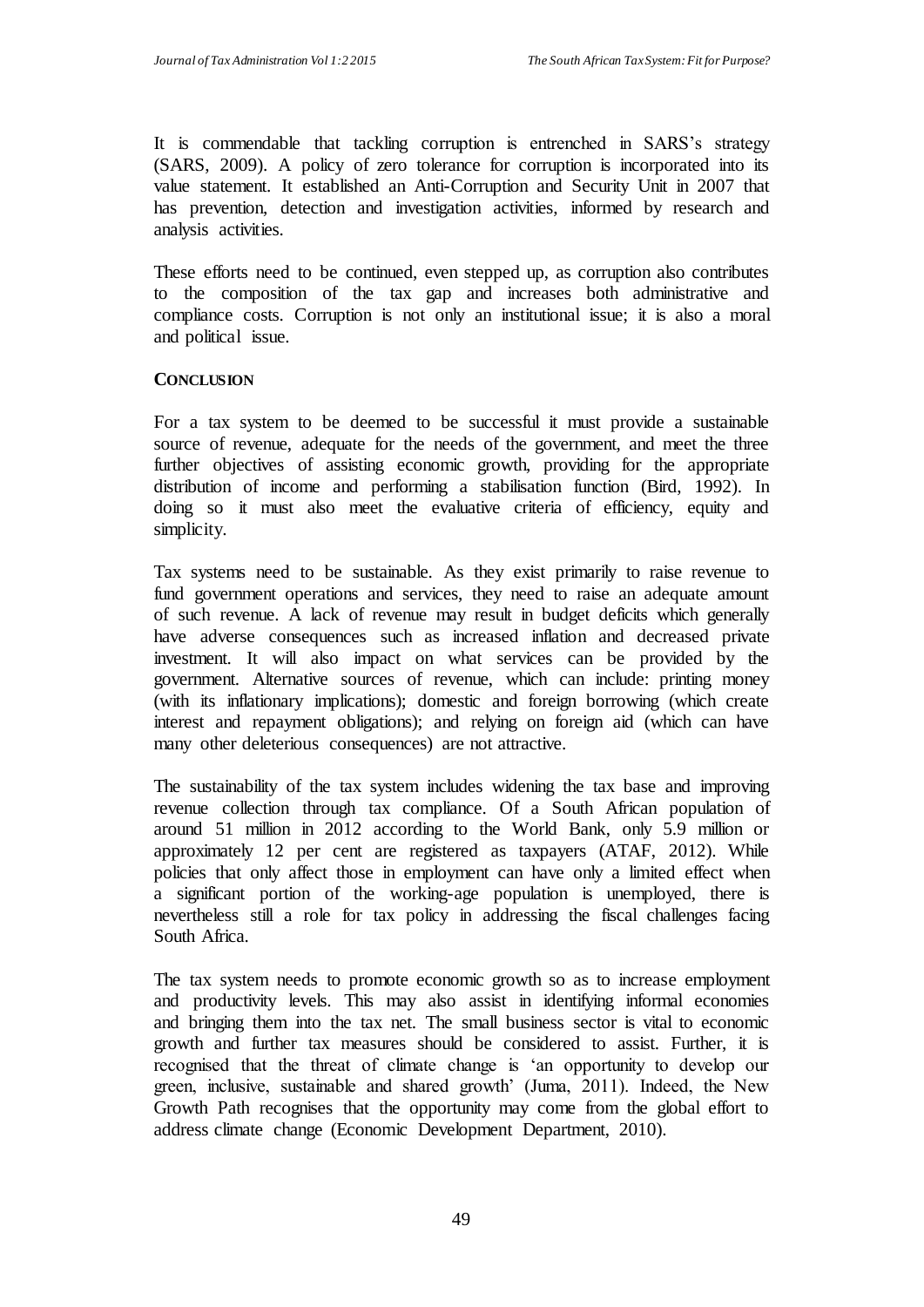Foreign direct investment (FDI) is also often viewed by developing countries as a means of stimulating economic growth. Such investment is encouraged through the use of tax incentives or preferential rates (Shihata, 1991; Bird, 1992). However, their effectiveness is uncertain and a sufficient link between such policies and economic growth is lacking (Shihata, 1991; OECD, 2002). Indeed, the conventional wisdom is that tax incentives are bad in theory because they distort investment decisions and bad in practice because they are often ineffective, inefficient and prone to abuse (Easson & Zolt, 2003). Yet they are used by all countries, both developed and developing, as they are politically attractive.

The redistribution role of taxes is especially important in emerging countries such as South Africa where disparities in income can prevent development and increase demand on government spending. A progressive tax system that takes ability to pay into account (where the tax rate increases as taxable income increases) is possibly the most significant tool available to counteract income inequality. Indeed, because of the concern about inequality, any tax change will need to be scrutinised on the basis of its effect on the distribution of the tax burden. The main explicitly redistributive tax in most tax systems is the personal income tax (Zee, 2005). However, where there are large disparities in income as is the case in South Africa progressivity can be an illusion.

So what role can and should the tax system play in ensuring the fiscal needs of South Africa can be met and to what extent is the current tax system 'fit for purpose'? Traditionally emerging and developing countries have focused on increasing their tax-to-GDP ratios in order to reduce budget deficits, fund the services they provide and optimise the effectiveness of their tax systems. South Africa has undertaken significant tax reform over the past two decades, and is currently undertaking a further systematic and comprehensive review of its tax system. Although its revenue performance has improved over the period, it is still comparatively low and does not meet South Africa's needs as outlined above. Yet it is also clear from its tax effort index that South Africa does not have the scope to increase taxes. Thus any tax reform must increase revenue in a way that gives due consideration to its prevailing social, environmental and economic conditions. The key focus has to be on the efficiency gains that can be derived from broadening the base, improving compliance and tackling institutional corruption. Tax policy and tax administration are fundamentally linked. As the Minister of Finance recently commented, "...the issue of tax morality is critical to the success of implementing our tax policies…" (Nene, 2015, p.2) It was also acknowledged that "[t]ax policy is also about effective tax administration. Hence an important policy consideration is to ensure that taxes are collected where and when they were due" (Nene, 2015, p.2). To this end the Tax Review or Davis Tax Committee has an ongoing role in advising government on future refinements to the tax system.

The current South African tax system performs remarkably well on many indicators. But it is stretched to the point where further demands may cause economic distortions and other systemic failures. It is not entirely 'fit for purpose' in its present form, but it is to be hoped that the current reform process will successfully identify those areas where it can be improved in order to play the most effective possible role in ensuring a "nation at the crossroads" takes the right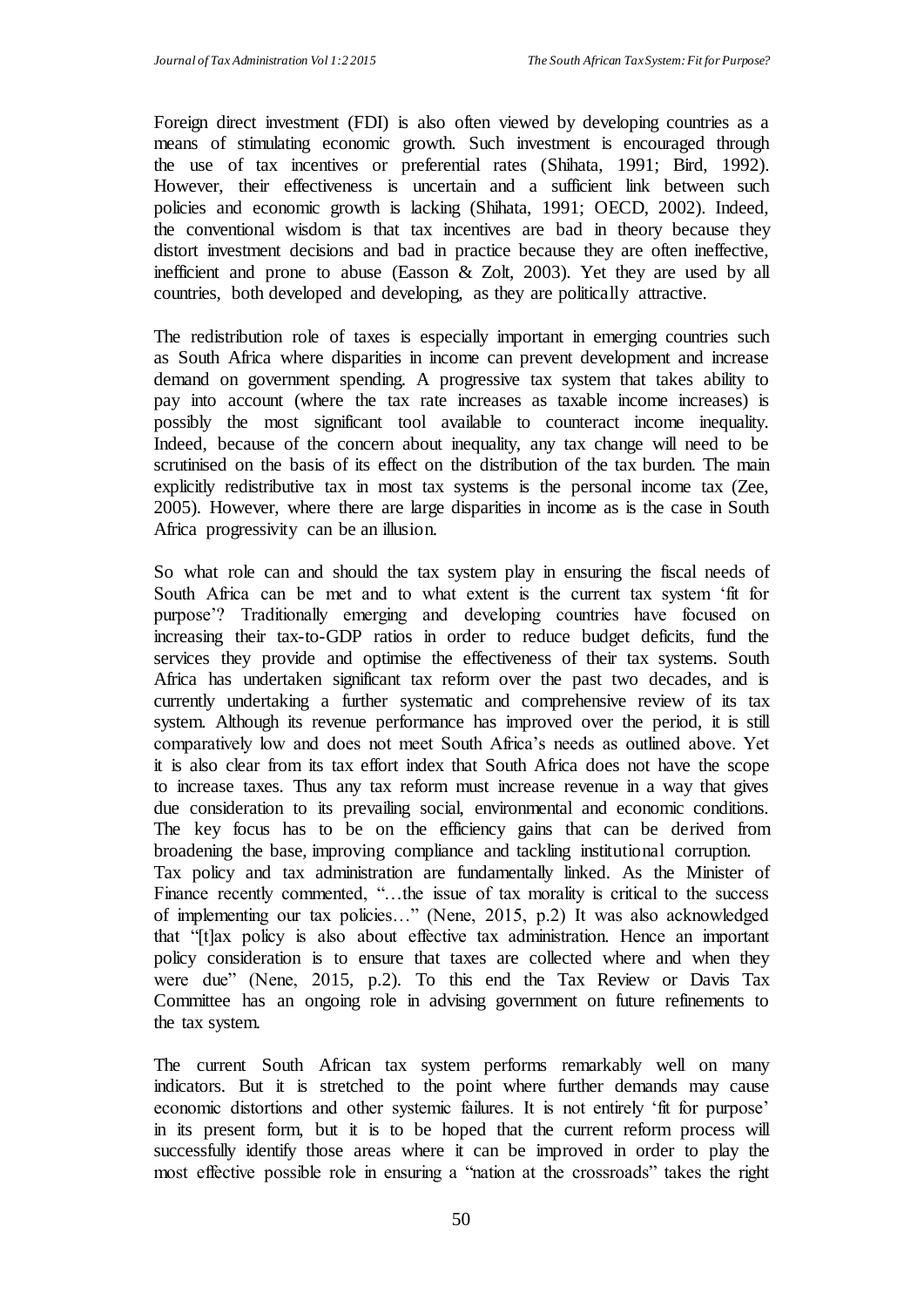path forward in addressing the underlying macro-economic problems of sluggish economic growth, massive income and wealth inequality and high unemployment.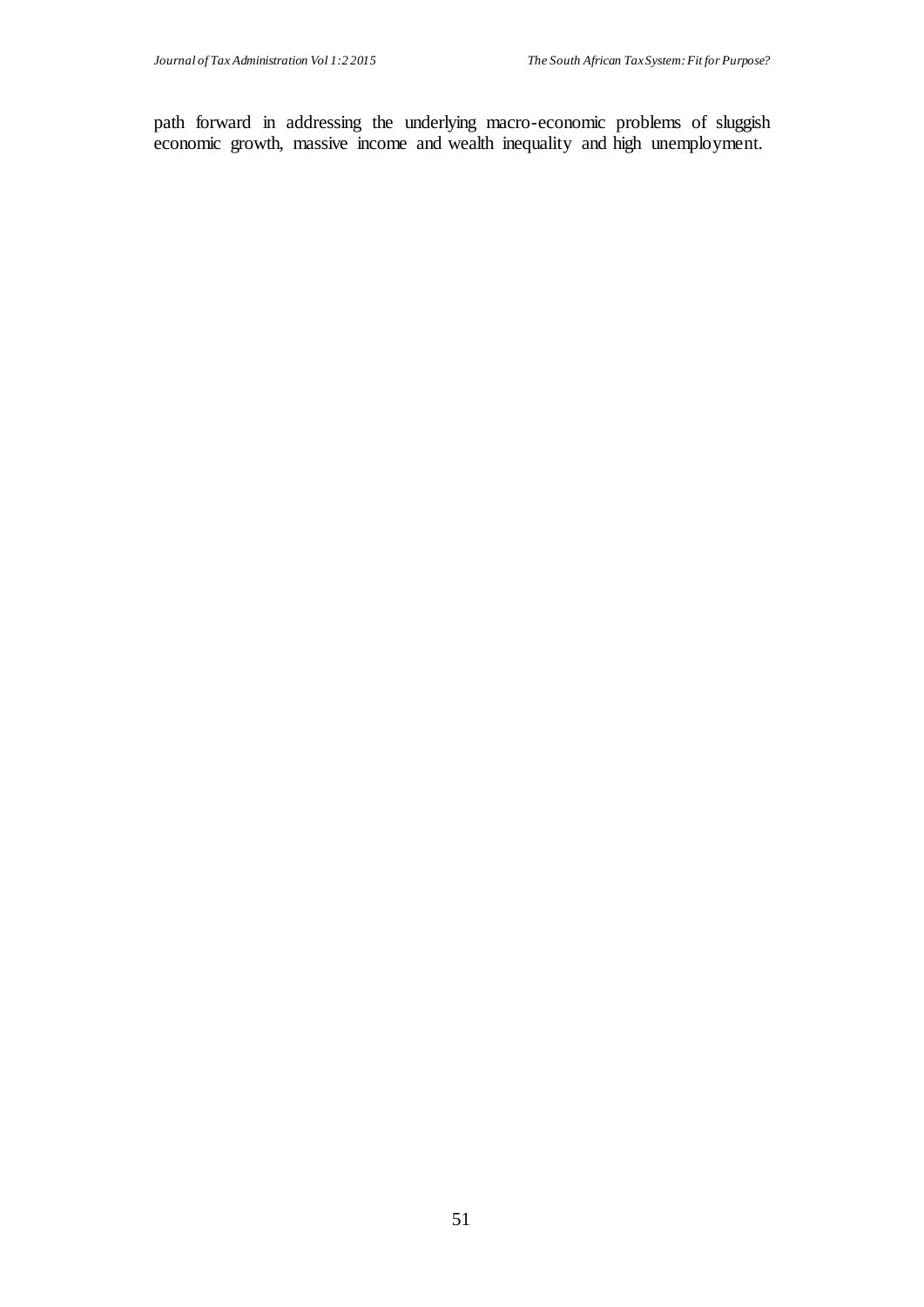#### **REFERENCES**

- African Development Bank Group. (2010). *Domestic Resource Mobilization for Poverty Reduction in East Asia: South Africa Case Study*. Abidjan, Côte d'Ivoire: ADBG.
- Ahmed, R., & Rider, M. (2008). *Pakistan's Tax Gap: Estimates by Tax Calculation and Methodology*. Atlanta: Georgia State University.
- Aizenman, J. & JinJarak, Y. (2009). Globalisation and Developing Countries  $-A$ Shrinking Tax Base? *Journal of Development Studies, 45*(5), 653-671.
- Albi, E., & Martinez-Vasquez, J. (eds). (2011) *The Elgar Guide to Tax Systems.* Cheltenham: Edward Elgar.
- African Tax Administration Forum. (n.d.). Overview. Retrieved from [www.ataftax.net/en/about.html on 8 April 2014.](http://www.ataftax.net/en/about.html%20on%208%20April%202014)
- African Tax Administration Forum. (2012). *Southern Africa 1*. ATAF Regional Studies on Reform Priorities of African Tax Administrations. Pretoria, South Africa: ATAF.
- Ault, H.J., & Arnold, B. (2010). *Comparative Income Taxation: A Structural Analysis.* 3 rd edition. Amsterdam: Kluwer Law International.
- Avi-Yonah, R.S., Sartori, N., & and Marian, O. (2011). *Global Perspectives on Income Taxation Law.* Oxford: Oxford University Press.
- Bahl, R. (1972). *A Regression Approach to Tax Effort and Tax Ratio Analysis*. International Monetary Fund Staff Paper No 18. Washington, D.C.: IMF.
- Brautigam, D. (2008) Introduction: Taxation and State-Building in Developing Countries. In D. Brautigam, O. Fjeldstad & M. Moore (Eds.), *Taxation and State-Building in Developing Countries: Capacity and Consent* (pp.1-33) Cambridge: Cambridge University Press.
- Bird, R.M. (1976). Assessing Tax Performance in Developing Countries: A Critical Review of the Literature. *Finanzarchiv 34*(2), 244-65.
- Bird, R.M. (1992). *Tax Policy and Economic Development.* Baltimore: John Hopkins Press.
- Bird, R.M., Martinez-Vazquez, J., & Torgler, B. (2004). Societal Institutions and Tax Efforts in Developing Countries. Working Paper 04-06, Andrew Young School of Policy Studies, Georgia State University: Georgia, Atlanta.
- Bird, R.M., & Zolt, E.M. (2003) *Introduction to Tax Policy Design and Development*. Practical Issues of Tax Policy in Developing Countries. Washington, D.C.: World Bank.
- Bird, R.M., & Zolt, E.M. (2008). Tax Policy in Emerging Countries. *Environment and Planning C: Government and Policy, 26*(1), 73-86. Brys, B. (2011). *Making Fundamental Tax Reform Happen*. OECD Taxation Working Paper No 3, Paris: OECD.
- Chatalova, N., & Evans, C. (2013). Too Rich to Rein In: The Under-Utilised Wealth Tax Base. e*Journal of Tax Research, 11*(3), 180-198.
- Chelliah, R.J., Baas, H.J., & Kelly, M.R. (1975) Tax Ratios and Tax Effort in Developing Countries, 1969-71. *Staff Papers (International Monetary Fund, 22*(1), 187-205.
- Chittenden, F., Kauser, S., & Poutziouris, P. (2003). Tax Regulation and Small Business in the USA, UK, Australia and New Zealand. *International Small Business Journal, 21*(1), 93-115.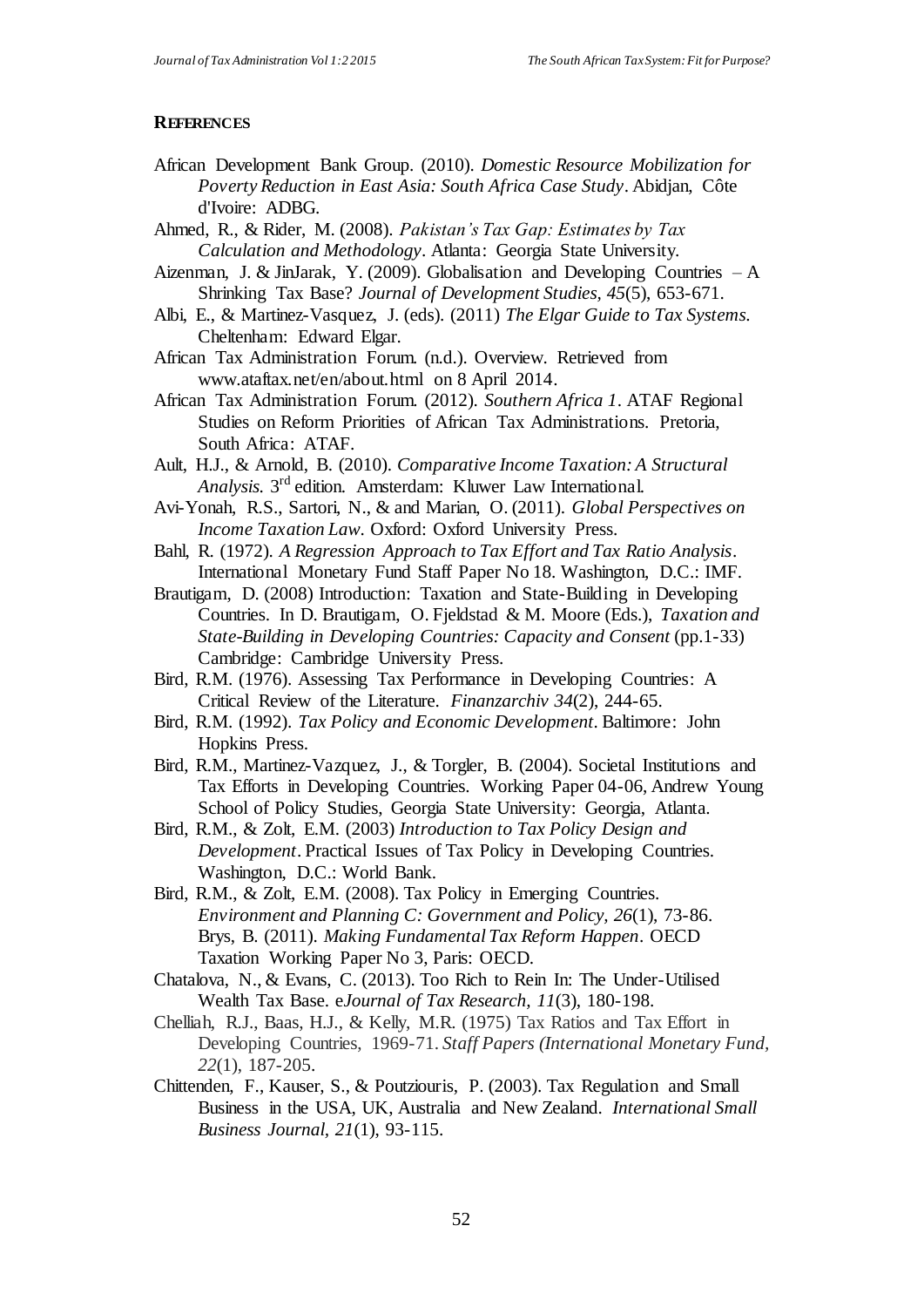- D'Ascenzo, M. (2015). Global Trends in Tax Administration. *Journal of Tax Administration, 1*(1), 81-100.
- Easson, A., & Zolt, E.M. (2003). Tax Incentives. Paper prepared for World Bank course on practical issues of tax policy in developing countries, Washington, D.C.: World Bank Institute.
- Economic Development Department (2010). *The New Growth Path: Framework*. Pretoria, South Africa: Economic Development Ministry.
- Evans, C. (2003). Studying the Studies: An Overview of Recent Research into Taxation Operating Costs. *eJournal of Tax Research, 1*(1), 64-92.
- Evans, C., Hansford, A., Hasseldine, J., Lignier, P., Smulders, S., & Vaillancourt, F. (2014). Small Business and Tax Compliance Costs: A Cross-country Study of Managerial Benefits and Tax Concessions. *eJournal of Tax Research, 12*(2), 1–30.
- Feige, E. & Urban, I. *Measuring Underground (Unobserved, Non-Observed, Unrecorded) Economies in Transition Countries: Can We Trust GDP?* William Davidson Institute Working Paper Number 913, University of Michigan.
- Fieldstad, O., & Moore, M. (2008). Tax reform and state-building in a globalised world. In D. Brautigam, O. Fjeldstad and M. Moore (eds) *Taxation and State-Building in Developing Countries: Capacity and Consent* (235-260) Cambridge: Cambridge University Press.
- Fjeldstad, O., & Moore, M. (2009). Revenue Authorities and Public Authority in Sub-Saharan Africa. *Journal of Modern African Studies, 47*(1), 1-18.
- Fox, W.F., & Gurley, T. (2005). An Exploration of Tax Patterns around the World. *Tax Notes International: Special Reports*, *37*(9).
- Freedman, J. (2009). Reforming the Business Tax System: Does Size Matter? Fundamental Issues in Small Business Taxation. In C. Evans and R. Krever (Eds) *Australian Business Tax Reform in Prospect and Retrospect* (pp. 153- 178). Sydney: Thomson Reuters.
- Gallagher, M. (2005). Benchmarking Tax Systems. *Public Administration and Development, 25*(2), 125-144.
- Gill, J. (n.d.). The Nuts and Bolts of Revenue Administration Reform. World Bank. Retrieved from

http://siteresources.worldbank.org/INTTPA/Resources/NutsBolts.pdf. Gupta, A.S. (2007). Determinants of Tax Revenue Efforts in Developing

- Countries. IMF Working Paper No WP/07/184, Washington, D.C.: IMF.
- Heady, C. (2009*). Directions in Overseas Tax Policy. Paper presented to Australia's Future Tax and Transfer Policy Conference*. Melbourne, Australia, June 2009.
- Hines, J.R., & Summers, L.H. (2009). How Globalization Affects Tax Design. National Bureau of Economic Research Working Paper 14664, Cambridge, MA: NBER.
- Hoffman, E., Gangl, K., Kirchler, E., & Stark, J. (2014). Enhancing Tax Compliance through Coercive and Legitimate Power of Tax Authorities by Concurrently Diminishing or Facilitating Trust in Tax Authorities. *Law and Policy, 36*(3), 290-313.
- Hope, K.R. (1996*). Development in the Third World: From Policy Failure to Policy Reform*. New York: M.E Sharpe.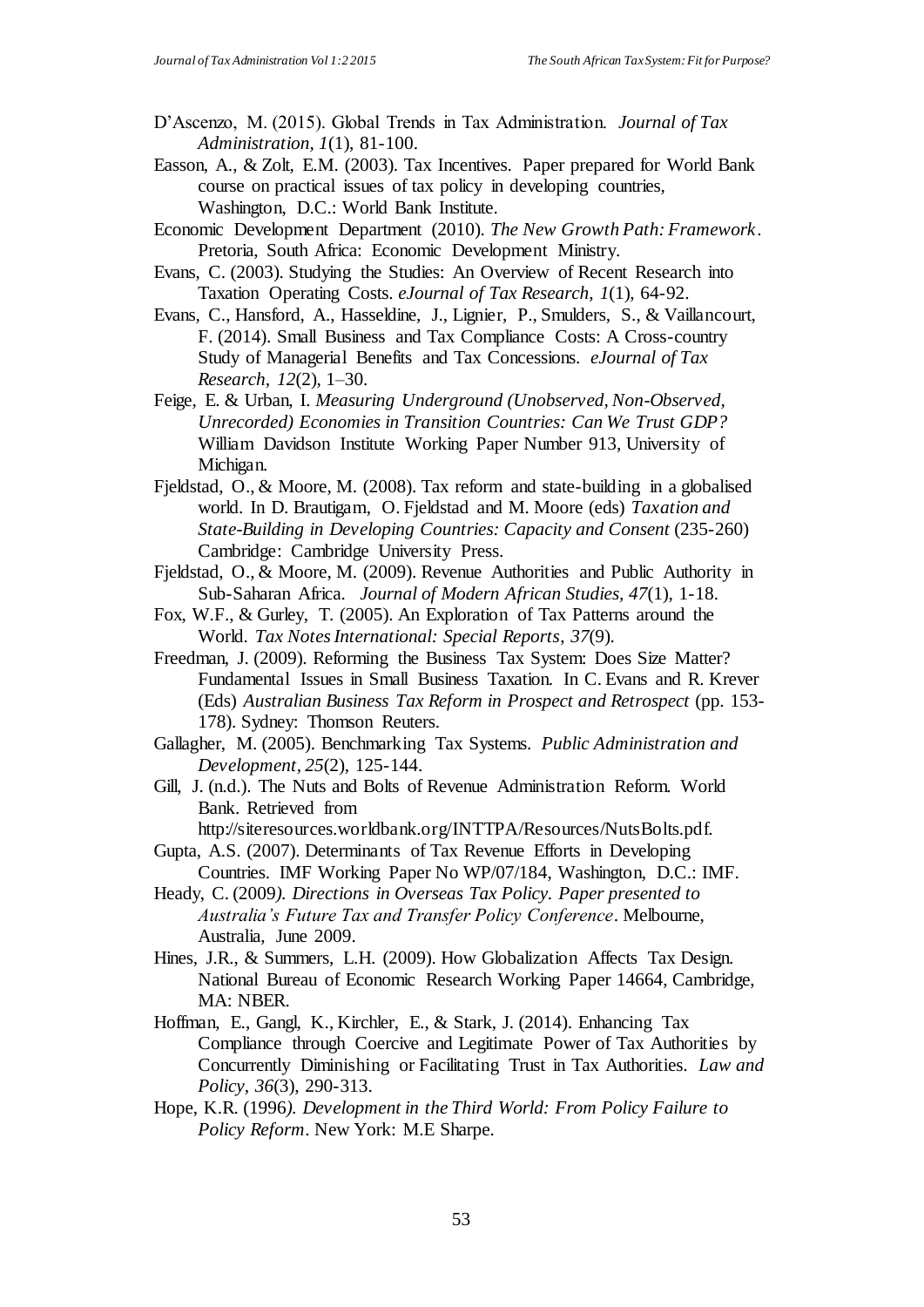International Tax Dialogue. (2010). *Revenue Administration in Sub-Saharan Africa*. ITD Comparative Information Series No 1. Paris: OECD.

- Joshi, A., & Ayee, J. (2008). Associational Taxation: A Pathway into the Informal Sector. In D Brautigam, O-H Fjeldstad and M Moore (eds) *Taxation and State-Building in Developing Countries: Capacity and Consent* (183-211) Cambridge: Cambridge University Press.
- Kesner-Skreb, M. (2014). Has Croatia Reached the Tax Maximum? *Institute of Public Finance Newsletter 84* 1.
- Kidd, M., & Crandall, W. (2006). *Revenue Authorities: Issues and Problems in Evaluating Their Success*. IMF Working Paper, WP/06/240. Washington, D.C.: IMF.
- Kornhauser, M. (2007). A Tax Morale Approach to Compliance: Recommendations for the IRS. *Florida Tax Review, 8*, 599-640.
- KPMG. (2013). *The KPMG Green Tax Index 2013.* KPMG International.
- Le, T.M., Moreno-Dodson, B., & Bayraktar, N. (2012). *Tax Capacity and Tax Effort: Extended Cross-Country Analysis from 1994 to 2009.* WPS6252, Policy Research Working Paper 6252, Investment Climate Department, The World Bank.
- Leibbrandt, M., Woolard, I., Finn, A., & Argent, J. (2010). *Trends in South African Income Distribution and Poverty since the Fall of Apartheid*. OECD Social, Employment and Migration Working Papers, No 101, Paris, OECD.
- Leuthold, J.H. (1991). Tax Shares in Developing Countries: A Panel Study. *Journal of Development Economics, 35*, 173-185.
- Martini, M. (2014). *Approaches to curbing corruption in tax administration in Africa*. Berlin: Transparency International.
- McKerchar, M., & Evans, C. (2009). Sustaining Growth in Developing Economies Through Improved Taxpayer Compliance: Challenges for Policy Makers and Revenue Authorities. e*Journal of Tax Research, 7*(2), 170-201.
- National Planning Commission. (2011). *Diagnostic Report*. Retrieved from https://nationalplanningcommission.wordpress.com/the-work-of-thecommission-2/.
- National Planning Commission. (2011). *National Development Plan 2030 Our future – Make it Work*. Pretoria, South Africa: NPC.
- National Treasury. (2012). *Medium Term Expenditure Framework Guidelines*. Retrieved from http://www.treasury.gov.za/publications/guidelines/.
- National Treasury. (2013a). *Carbon Tax Policy Paper*. Pretoria, South Africa: National Treasury.
- National Treasury. (2013b). Revenue Trends and Tax Proposals. *Budget Review 2012* Pretoria, South Africa: National Treasury.
- National Treasury. (2014). Economic Outlook. *Budget Review 2014* Pretoria, South Africa: National Treasury.
- Nene, N. (2015). *South Africa's Tax System and the Tax Reform Agenda for 2015 and Beyond*. Speech at Bureau for Economic Research, Sandton, Johannesburg, 12 June 2015.
- Norregaard, J., & Khan, T.S. (2007). *Tax Policy: Recent Trends and Coming Challenges*. IMF Working Paper No WP/07/274, Washington, D.C.: IMF.
- OECD. (2002). *Tax Incentives for Research and Development: Trends and Issues*. Paris: OECD.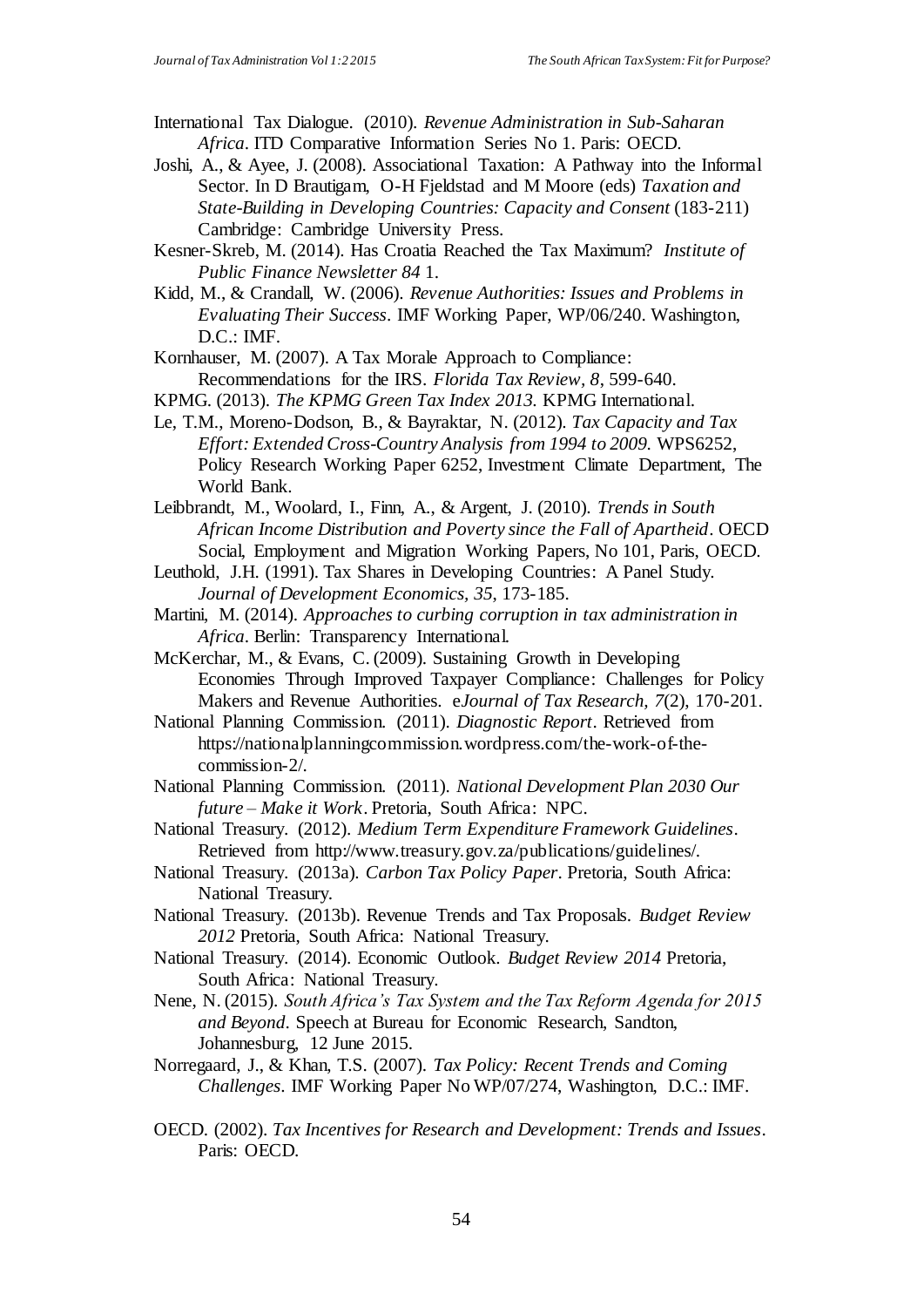- OECD. (2004). *Compliance Risk Management: Managing and Improving Tax Compliance*. Paris: OECD.
- OECD. (2008) *Globalisation and Emerging Economies*. Paris: OECD. OECD. (2012) *OECD's Current Tax Agenda*. Paris: OECD.
- OECD. (2013a). *Co-operative Compliance: A Framework: From Enhanced Relationship to Co-Operative Compliance*. Paris: OECD.
- OECD. (2013b). *Government at a Glance 2013*. Paris: OECD.
- OECD. (2013c). *OECD Economic Surveys: South Africa 2013*. Paris: OECD.
- OECD. (2014). *Revenue Statistics 1965-2013*. Paris; OECD.
- OECD. (2015) *Tax Administration 2015: Comparative Information on OECD and Other Advanced and Emerging Economies.* Paris: OECD.
- PricewaterhouseCoopers. (20150. *Paying Taxes 2015* Washington., D.C.: World Bank.
- Sandford, C. (1994). International Comparisons of Administrative and Compliance Costs of Taxation. *Australian Tax Forum, 11*, 291–309.
- Sandford, C. (2000). *Why Tax Systems Differ: A Comparative Study of the Political Economy of Taxation*. Bath: Fiscal Publications.
- Schneider, F., Buehn, A., & Montenegro, C.E. (2010). New Estimates for the Shadow Economies of the World. *International Economic Journal, 24*(4) 443-461.
- Schneider, F., & Williams, C.C. (2013). *The Shadow Economy*. London: The Institute of Economic Affairs.
- Shihata, I.F.I. (1991). Promotion of Foreign Direct Investment A General Account with Particular Reference to the Role of the World Bank Group. *ICSID Review Foreign Investment Law Journal*, *6*(2), 484-509.
- Smulders, S., Stiglingh, M., Franzsen, R., & Fletcher, L. (2012). Tax Compliance Costs for the Small Business Sector in South Africa: Establishing a Baseline. *eJournal of Tax Research, 10*(2) 184-226.
- South Africa Revenue Service. (2009). *Strategic plan 2010/11-2012/13*. Pretoria, South Africa: SARS.
- Southern African Development Community. (2003) *Regional Indicative Strategic Development Plan*. Gaborone, Botswana: SADC.
- Taliercio, R. (2004). Designing Performance: The Semi-Autonomous Revenue Authority Model in Africa and Latin America. Policy Research Working Paper 3423, Washkington, D.C.: World Bank.
- Tanzi, V. (1992). Structural Factors and Tax Revenue in Developing Countries: A Decade of Evidence. In I. Goldin and L. A. Winters (eds) *Open Economies: Structural Adjustment and Agriculture* (267-281) Cambridge: Cambridge University Press.
- Transparency International. (n.d.). Corruptions Perception Index. Retrieved from [www.transparency.org/research/cpi/overview](http://www.transparency.org/research/cpi/overview) on 3 May 2014.
- Transparency International. (n.d.) What we do. Retrieved from [www.transparency.org/whatwedo](http://www.transparency.org/whatwedo) on 3 May 2014.
- World Bank. (n.d.) Tax revenue (% of GDP). Retrieved from [http://data.worldbank.org/indicator/GC.TAX.TOTL.GD.ZS.](http://data.worldbank.org/indicator/GC.TAX.TOTL.GD.ZS)
- World Bank. (2013). World Development Indicators: Distribution of Income or Consumption (Table 2.9, Data Catalogue) Retrieved from http://wdi.worldbank.org/table/2.9 on 7 April 2014.